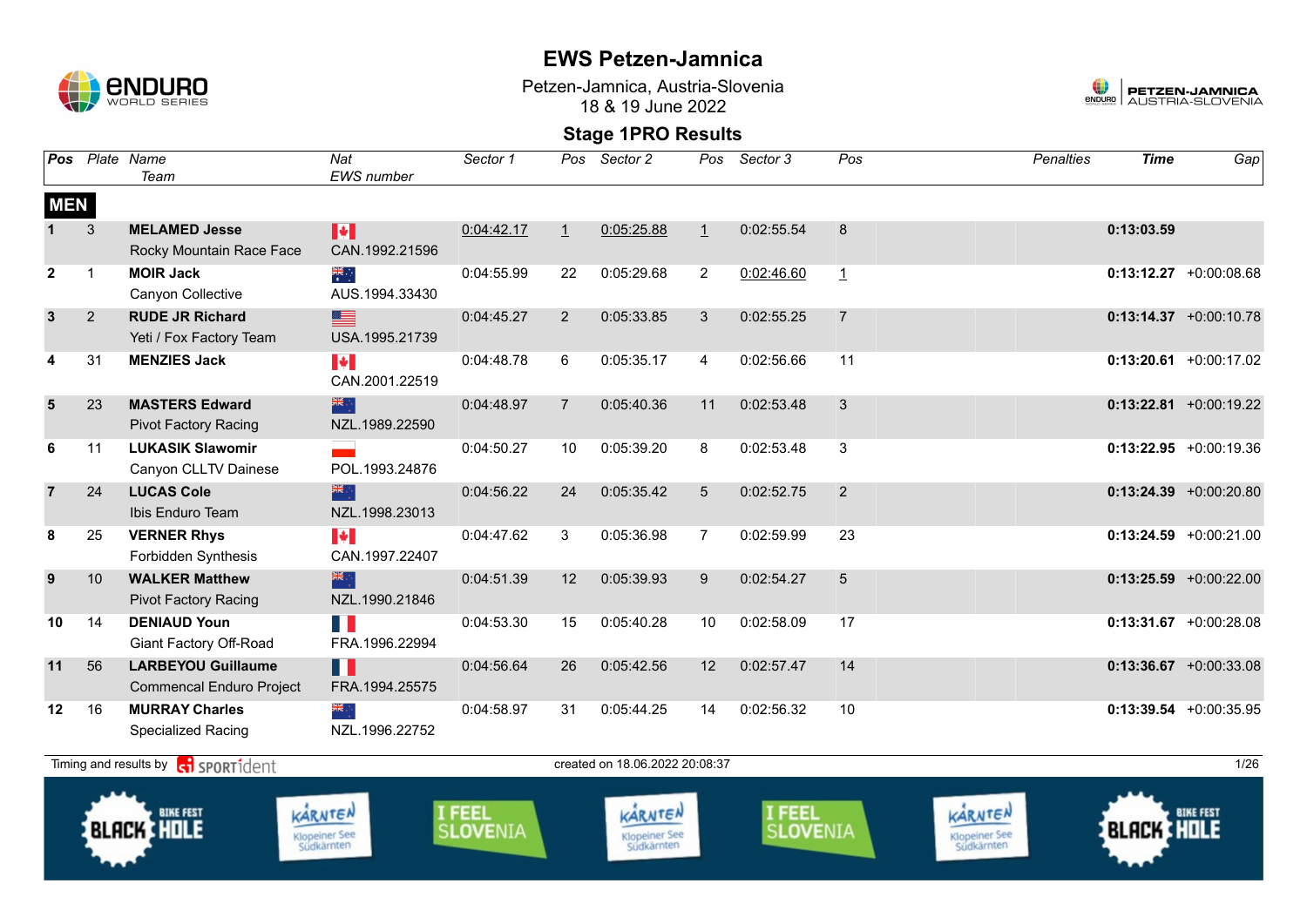

Petzen-Jamnica, Austria-Slovenia 18 & 19 June 2022



| Pos        |                | Plate Name                              | Nat                    | Sector 1   | Pos | Sector 2   | Pos | Sector 3   | Pos | <b>Penalties</b> | <b>Time</b> | Gap                       |
|------------|----------------|-----------------------------------------|------------------------|------------|-----|------------|-----|------------|-----|------------------|-------------|---------------------------|
|            |                | Team                                    | EWS number             |            |     |            |     |            |     |                  |             |                           |
| <b>MEN</b> |                |                                         |                        |            |     |            |     |            |     |                  |             |                           |
| 13         | 71             | <b>HILL Samuel</b>                      | 米啊                     | 0:04:55.38 | 18  | 0:05:44.15 | 13  | 0:03:01.46 | 34  |                  |             | $0:13:40.99$ +0:00:37.40  |
|            |                | <b>Nukeproof SRAM Factory</b><br>Racing | AUS.1985.21775         |            |     |            |     |            |     |                  |             |                           |
| 14         | 6              | <b>TORDO Dimitri</b>                    | Ш                      | 0:04:54.15 | 17  | 0:05:49.40 | 20  | 0:02:59.30 | 20  |                  |             | $0:13:42.85 + 0:00:39.26$ |
|            |                | Canyon Collective                       | FRA.1993.21764         |            |     |            |     |            |     |                  |             |                           |
| 15         | 27             | <b>TEXTOR Christian</b>                 |                        | 0:04:59.96 | 33  | 0:05:46.39 | 17  | 0:02:57.79 | 15  |                  |             | $0:13:44.14 + 0:00:40.55$ |
|            |                | <b>Team BULLS</b>                       | GER.1990.22845         |            |     |            |     |            |     |                  |             |                           |
| 16         | $\overline{7}$ | <b>JOHANSEN Zakarias</b>                | -12                    | 0:04:57.25 | 28  | 0:05:51.10 | 27  | 0:02:56.82 | 12  |                  |             | $0:13:45.17 + 0:00:41.58$ |
|            |                | Ibis Enduro Team                        | SWE.1992.21863         |            |     |            |     |            |     |                  |             |                           |
| 17         | 15             | <b>HEAP Elliott</b>                     | $\frac{N}{N}$          | 0:04:53.60 | 16  | 0:05:49.83 | 21  | 0:03:03.12 | 42  |                  |             | $0:13:46.55 + 0:00:42.96$ |
|            |                | <b>Nukeproof SRAM Factory</b><br>Racing | GBR.1998.21783         |            |     |            |     |            |     |                  |             |                           |
| 18         | 59             | <b>PERSAK Vid</b>                       | $\epsilon$             | 0:05:02.62 | 41  | 0:05:48.35 | 19  | 0:02:55.78 | 9   |                  |             | $0:13:46.75 + 0:00:43.16$ |
|            |                | Orbea FOX Enduro Team                   | SLO.1996.22810         |            |     |            |     |            |     |                  |             |                           |
| 19         | 78             | <b>LUTHI Patrick</b>                    | Ð                      | 0:05:01.23 | 37  | 0:05:47.14 | 18  | 0:02:59.53 | 21  |                  |             | $0:13:47.90 + 0:00:44.31$ |
|            |                |                                         | SUI.1992.22607         |            |     |            |     |            |     |                  |             |                           |
| 20         | 18             | <b>VIDAL Antoine</b>                    | H                      | 0:04:59.20 | 32  | 0:05:51.82 | 28  | 0:02:57.39 | 13  |                  |             | $0:13:48.41 + 0:00:44.82$ |
|            |                | Commencal Les Orres Team                | FRA.2001.25035         |            |     |            |     |            |     |                  |             |                           |
| 21         | 38             | <b>GAUVIN Remi</b>                      | H                      | 0:05:01.17 | 36  | 0:05:50.76 | 26  | 0:02:57.82 | 16  |                  |             | $0:13:49.75 + 0:00:46.16$ |
|            |                | Rocky Mountain Race Face                | CAN.1992.21624         |            |     |            |     |            |     |                  |             |                           |
| 22         | 79             | <b>WALL Evan</b>                        | $\left  \cdot \right $ | 0:04:55.94 | 21  | 0:05:50.75 | 25  | 0:03:03.53 | 46  |                  |             | $0:13:50.22 +0:00:46.63$  |
|            |                | Devinci Global Racing                   | CAN.1999.23531         |            |     |            |     |            |     |                  |             |                           |
| 23         | 65             | <b>BLAIR Lachlan</b>                    | $\frac{2}{3}$          | 0:04:58.30 | 30  | 0:05:53.00 | 31  | 0:02:59.70 | 22  |                  |             | $0:13:51.00 + 0:00:47.41$ |
|            |                | <b>Orange Factory Racing</b>            | GBR.1995.21426         |            |     |            |     |            |     |                  |             |                           |

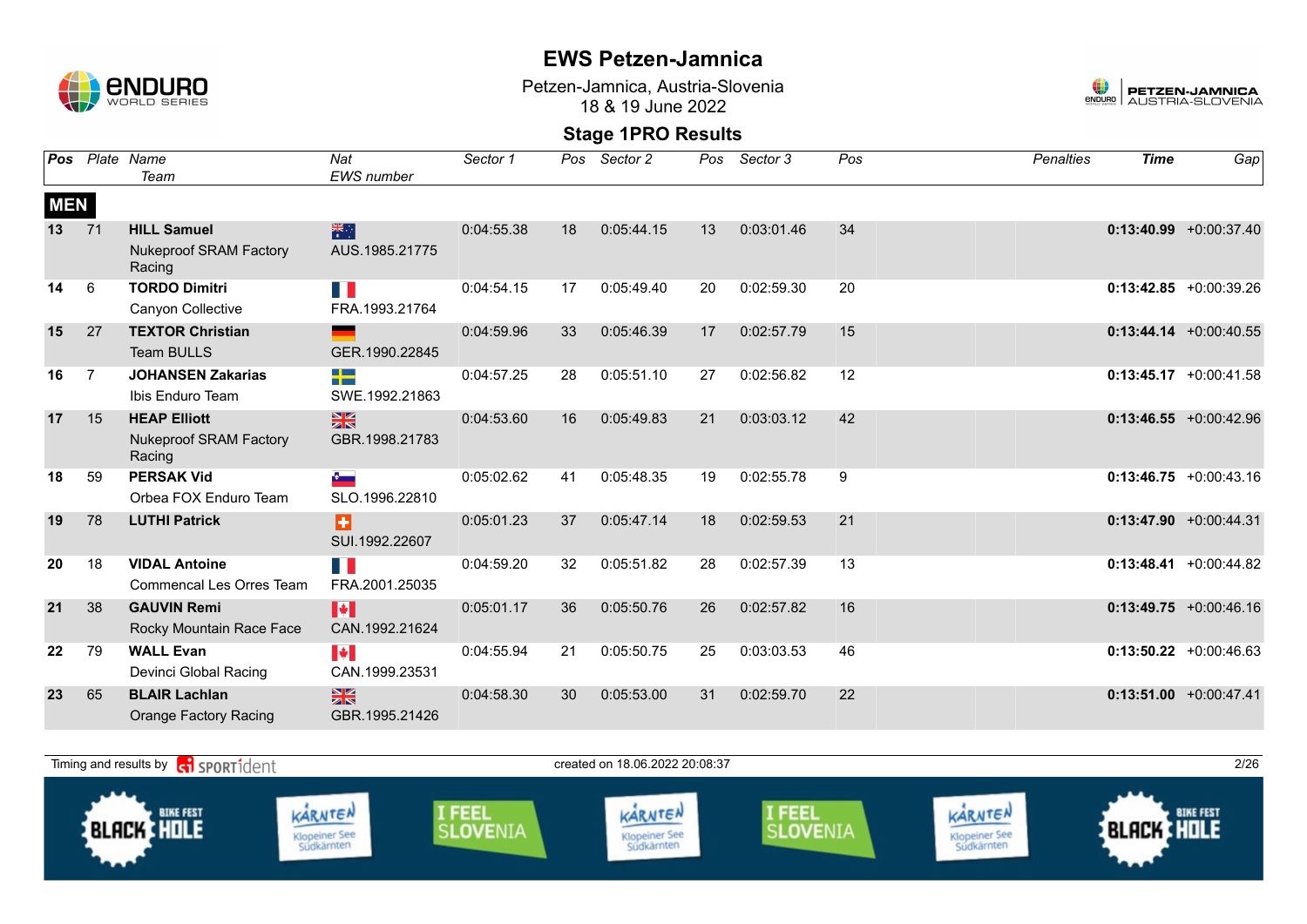

Klopeiner See<br>Südkärnten

### **EWS Petzen-Jamnica**

Petzen-Jamnica, Austria-Slovenia 18 & 19 June 2022



### **Stage 1PRO Results**

| Pos        |    | Plate Name<br>Team                                              | Nat<br><b>EWS</b> number        | Sector 1                         | Pos | Sector 2                        | Pos | Sector 3                  | Pos | <b>Penalties</b>                | <b>Time</b>       | Gap                       |
|------------|----|-----------------------------------------------------------------|---------------------------------|----------------------------------|-----|---------------------------------|-----|---------------------------|-----|---------------------------------|-------------------|---------------------------|
| <b>MEN</b> |    |                                                                 |                                 |                                  |     |                                 |     |                           |     |                                 |                   |                           |
| 24         | 57 | <b>STUTTARD Mathew</b>                                          | NK<br>ZK                        | 0:05:02.75                       | 43  | 0:05:53.07                      | 32  | 0:02:55.21                | 6   |                                 |                   | $0:13:51.03 + 0:00:47.44$ |
|            |    | Polygon Factory Racing                                          | GBR.1993.21661                  |                                  |     |                                 |     |                           |     |                                 |                   |                           |
| 25         | 80 | <b>SECONDI Nathan</b>                                           | H                               | 0:04:57.90                       | 29  | 0:05:52.37                      | 29  | 0:03:01.23                | 32  |                                 |                   | $0:13:51.50$ +0:00:47.91  |
|            |    | <b>Fulgur Factory Team</b><br>Valdinievole                      | FRA.1999.22133                  |                                  |     |                                 |     |                           |     |                                 |                   |                           |
| 26         | 26 | <b>CALLAGHAN Gregory</b>                                        | HD N                            | 0:04:56.93                       | 27  | 0:05:52.72                      | 30  | 0:03:02.61                | 38  |                                 |                   | $0:13:52.26$ +0:00:48.67  |
|            |    | Devinci Global Racing                                           | IRL.1991.21827                  |                                  |     |                                 |     |                           |     |                                 |                   |                           |
| 27         | 21 | <b>GRAHAM Innes</b>                                             | $\frac{N}{N}$<br>GBR.1996.35188 | 0:04:49.48                       | 8   | 0:05:54.55                      | 35  | 0:03:08.78                | 74  |                                 |                   | $0:13:52.81$ +0:00:49.22  |
| 28         | 22 | <b>BOOKER Daniel</b><br><b>Nukeproof SRAM Factory</b><br>Racing | ▓<br>AUS.1997.25378             | 0:04:56.33                       | 25  | 0:05:57.77                      | 42  | 0:03:00.49                | 26  |                                 |                   | $0:13:54.59$ +0:00:51.00  |
| 29         | 61 | <b>JEANDEL Louis</b>                                            | П                               | 0:05:02.24                       | 39  | 0:05:46.34                      | 16  | 0:03:06.91                | 60  |                                 |                   | $0:13:55.49$ +0:00:51.90  |
|            |    | <b>Commencal Enduro Project</b>                                 | FRA.1998.22140                  |                                  |     |                                 |     |                           |     |                                 |                   |                           |
| 30         | 73 | <b>PAULHAN Romain</b><br>Santa Cruz X SRAM                      | F.<br>FRA.1988.22706            | 0:05:06.27                       | 53  | 0:05:50.68                      | 24  | 0:02:58.60                | 18  |                                 |                   | $0:13:55.55 + 0:00:51.96$ |
| 31         | 82 | <b>BURNS CONTRERAS Pedro</b>                                    | $\overline{\phantom{a}}$        | 0:05:02.42                       | 40  | 0:05:53.08                      | 33  | 0:03:00.10                | 24  |                                 |                   | $0:13:55.60 + 0:00:52.01$ |
|            |    | <b>Trek Factory Racing</b>                                      | CHI.1997.21729                  |                                  |     |                                 |     |                           |     |                                 |                   |                           |
| 32         | 84 | <b>MORGAN Myles</b>                                             | Œ.<br>USA.2001.24399            | 0:05:05.30                       | 49  | 0:05:50.50                      | 23  | 0:03:01.59                | 36  |                                 |                   | $0:13:57.39$ +0:00:53.80  |
| 33         | 66 | <b>STONE Brady</b>                                              | 米亭                              | 0:04:55.90                       | 20  | 0:06:03.90                      | 54  | 0:02:59.21                | 19  |                                 |                   | $0:13:59.01 + 0:00:55.42$ |
|            |    | Polygon Factory Racing                                          | NZL.2000.23119                  |                                  |     |                                 |     |                           |     |                                 |                   |                           |
| 34         | 36 | <b>WATSON Corey</b>                                             | ¥≼                              | 0:05:00.72                       | 35  | 0:05:56.85                      | 39  | 0:03:02.28                | 37  |                                 |                   | $0:13:59.85 + 0:00:56.26$ |
|            |    | <b>Nukeproof SRAM Factory</b><br>Racing                         | GBR.1999.35483                  |                                  |     |                                 |     |                           |     |                                 |                   |                           |
|            |    | Timing and results by <b>container to the SPORT1</b> dent       |                                 |                                  |     | created on 18.06.2022 20:08:37  |     |                           |     |                                 |                   | 3/26                      |
|            |    | <b>BIKE FEST</b><br><b>BLACK HOLE</b>                           | KARNTEN<br><b>Klopeiner See</b> | <b>I FEEL</b><br><b>SLOVENIA</b> |     | KARNTEN<br><b>Klopeiner See</b> |     | I FEEL<br><b>SLOVENIA</b> |     | KARNTEN<br><b>Klopeiner See</b> | <b>BLACK HOLE</b> | <b>BIKE FEST</b>          |

Klopeiner See<br>Südkärnten

Klopeiner See<br>Südkärnten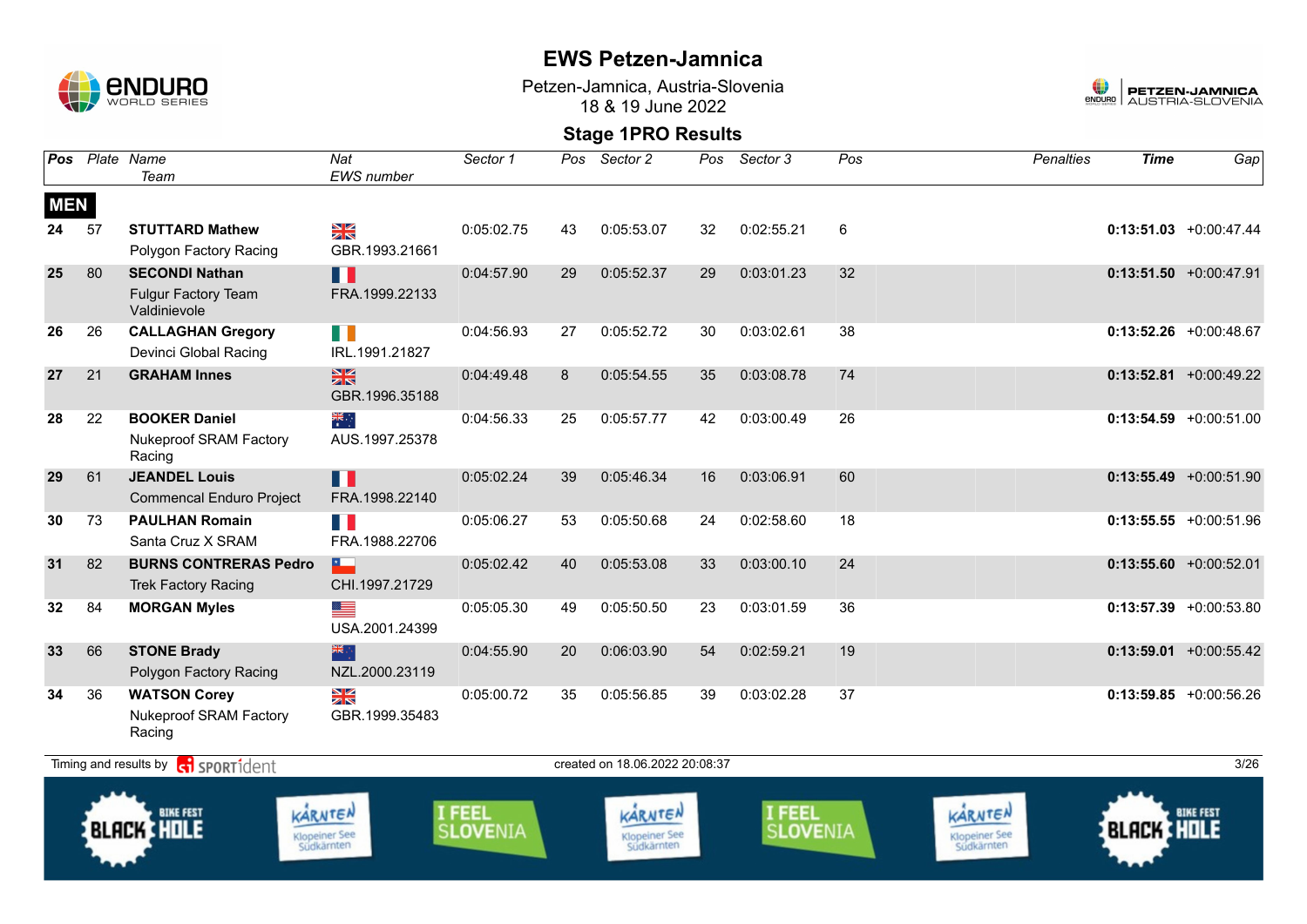

Petzen-Jamnica, Austria-Slovenia 18 & 19 June 2022



| Pos             |     | Plate Name<br>Team                                    | Nat<br>EWS number                       | Sector 1                  | Pos | Sector 2                               | Pos | Sector 3                  | Pos | <b>Penalties</b>                       | <b>Time</b>       | Gap                       |
|-----------------|-----|-------------------------------------------------------|-----------------------------------------|---------------------------|-----|----------------------------------------|-----|---------------------------|-----|----------------------------------------|-------------------|---------------------------|
| <b>MEN</b>      |     |                                                       |                                         |                           |     |                                        |     |                           |     |                                        |                   |                           |
| 35 <sub>5</sub> | 151 | <b>STONIG Matthias</b>                                | ÷.<br>AUT.1989.21580                    | 0:05:05.43                | 50  | 0:05:55.00                             | 37  | 0:03:00.56                | 28  |                                        |                   | $0:14:00.99$ +0:00:57.40  |
| 36              | 97  | <b>HEINIGER Nils</b>                                  | ÷, ak<br>NZL.1999.25218                 | 0:05:06.91                | 57  | 0:05:53.46                             | 34  | 0:03:01.33                | 33  |                                        |                   | $0:14:01.70$ +0:00:58.11  |
| 37              | 58  | <b>GARAY TAMAYO lago</b><br>Santa Cruz X SRAM         | ESP.1991.21707                          | 0:05:02.02                | 38  | 0:05:59.80                             | 44  | 0:03:01.50                | 35  |                                        |                   | $0:14:03.32$ +0:00:59.73  |
| 38              | 19  | <b>VENDEMMIA Mirco</b><br>Cannondale Enduro           | H.<br>ITA.1998.21871                    | 0:04:55.68                | 19  | 0:06:00.70                             | 46  | 0:03:07.13                | 64  |                                        |                   | $0:14:03.51$ +0:00:59.92  |
| 39              | 13  | <b>MAES Martin</b><br>Orbea FOX Enduro Team           | П<br>BEL.1997.21636                     | 0:04:49.50                | 9   | 0:05:36.37                             | 6   | 0:03:37.93                | 151 |                                        |                   | $0:14:03.80 +0:01:00.21$  |
| 40              | 112 | <b>JAMIESON Elliot</b><br>Norco Factory Team          | $\blacktriangleright$<br>CAN.2001.22028 | 0:05:09.48                | 64  | 0:05:55.67                             | 38  | 0:03:00.71                | 30  |                                        |                   | $0:14:05.86$ +0:01:02.27  |
| 41              | 99  | <b>FAGERBERG Philip</b>                               | ÷<br>SWE.1996.25802                     | 0:05:05.08                | 47  | 0:05:57.68                             | 41  | 0:03:04.39                | 51  |                                        |                   | $0:14:07.15 + 0:01:03.56$ |
| 42              | 55  | <b>RUDEAU Alex</b><br><b>Commencal Enduro Project</b> | H I<br>FRA.1996.25071                   | 0:04:51.25                | 11  | 0:06:14.23                             | 74  | 0:03:03.17                | 44  |                                        |                   | $0:14:08.65$ +0:01:05.06  |
| 43              | 68  | <b>MASTERS Wyn</b><br><b>GT Factory Racing</b>        | 米<br>NZL.1987.21663                     | 0:05:10.07                | 66  | 0:05:54.83                             | 36  | 0:03:04.13                | 49  |                                        |                   | $0:14:09.03$ +0:01:05.44  |
| 44              | 85  | <b>DE VOCHT Bart</b>                                  | п<br>BEL.1992.23075                     | 0:05:04.57                | 46  | 0:06:01.93                             | 48  | 0:03:02.99                | 40  |                                        |                   | $0:14:09.49$ +0:01:05.90  |
| 45              | 339 | <b>FRESQUET Axel</b><br><b>Tribe Pyrenees Gravity</b> | Ш<br>FRA.1998.23081                     | 0:05:07.75                | 60  | 0:05:59.43                             | 43  | 0:03:03.13                | 43  |                                        |                   | $0:14:10.31$ +0:01:06.72  |
| 46              | 74  | <b>WARNET Manu</b>                                    | $\equiv$<br>NED.2001.26267              | 0:05:04.13                | 45  | 0:06:01.98                             | 49  | 0:03:04.37                | 50  |                                        |                   | $0:14:10.48$ +0:01:06.89  |
|                 |     | Timing and results by contract of the SPORT1dent      |                                         |                           |     | created on 18.06.2022 20:08:37         |     |                           |     |                                        |                   | 4/26                      |
|                 |     | <b>BIKE FEST</b><br><b>BLACK HOLE</b>                 | KARNTEN<br>Klopeiner See<br>Südkärnten  | I FEEL<br><b>SLOVENIA</b> |     | KARNTEN<br>Klopeiner See<br>Südkärnten |     | I FEEL<br><b>SLOVENIA</b> |     | KARNTEN<br>Klopeiner See<br>Südkärnten | <b>BLACK HOLE</b> | <b>BIKE FEST</b>          |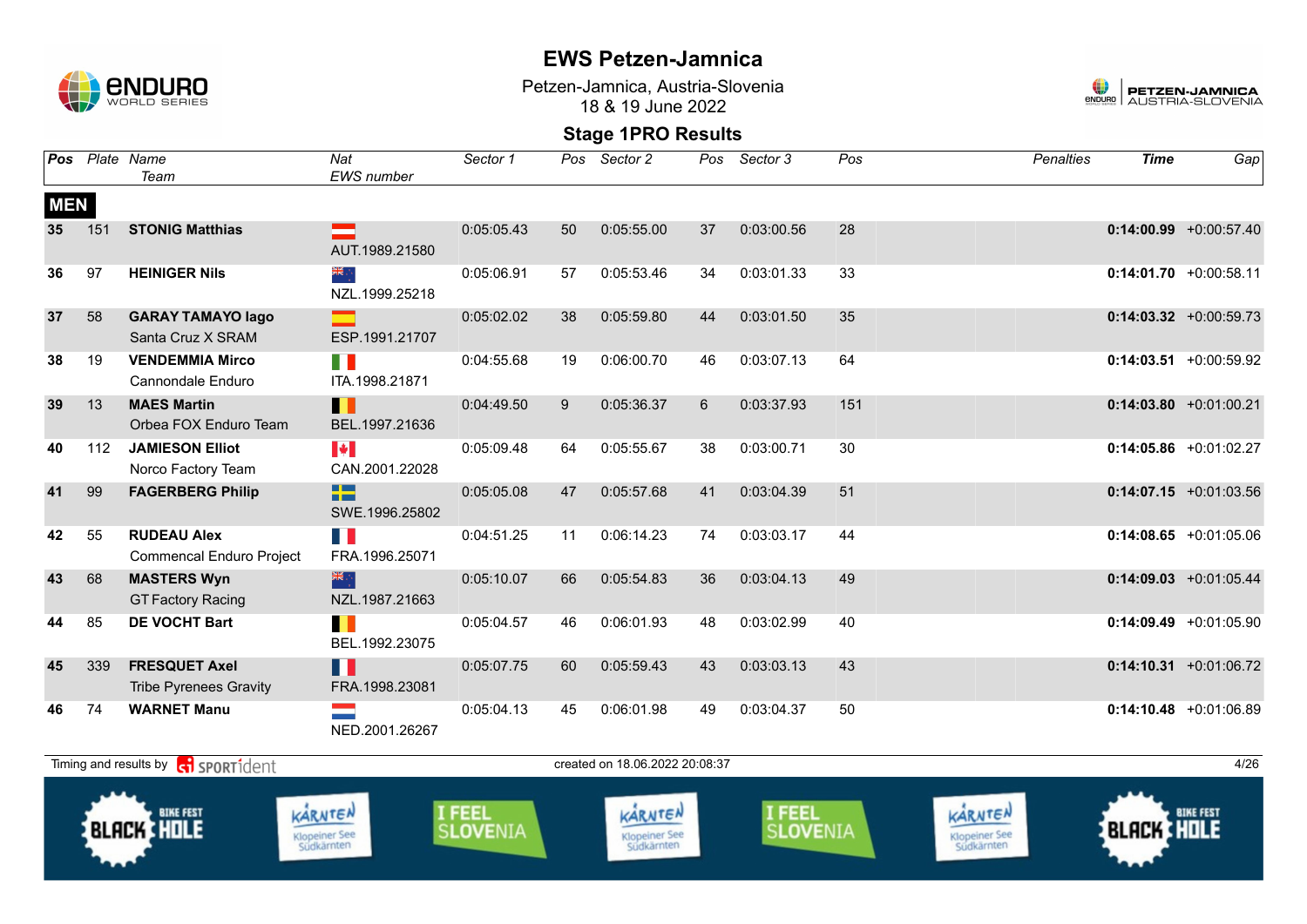

Petzen-Jamnica, Austria-Slovenia 18 & 19 June 2022



| Pos        |     | Plate Name<br>Team                                           | Nat<br><b>EWS</b> number     | Sector 1   | Pos | Sector 2   | Pos | Sector 3   | Pos | <b>Penalties</b> | <b>Time</b> | Gap                       |
|------------|-----|--------------------------------------------------------------|------------------------------|------------|-----|------------|-----|------------|-----|------------------|-------------|---------------------------|
| <b>MEN</b> |     |                                                              |                              |            |     |            |     |            |     |                  |             |                           |
| 47         | 64  | <b>FRANCK Gilles</b>                                         | П<br>BEL.2000.22291          | 0:05:03.58 | 44  | 0:06:03.95 | 55  | 0:03:03.10 | 41  |                  |             | $0:14:10.63$ +0:01:07.04  |
| 48         | 35  | <b>SCOTT Mark</b><br>Santa Cruz X SRAM                       | ≫<br>X<br>GBR.1993.21714     | 0:05:02.68 | 42  | 0:06:06.87 | 60  | 0:03:05.61 | 57  |                  |             | $0:14:15.16$ +0:01:11.57  |
| 49         | 29  | <b>VEZINA Mckay</b><br><b>Giant Factory Off-Road</b>         | H<br>CAN.1995.21632          | 0:04:47.95 | 4   | 0:06:15.30 | 79  | 0:03:13.68 | 98  |                  |             | $0:14:16.93 + 0:01:13.34$ |
| 50         | 150 | <b>IENZER Emeric</b><br>Scott SR Suntour Enduro<br>Team      | T.<br>FRA.1999.31862         | 0:05:14.03 | 84  | 0:06:02.92 | 50  | 0:03:00.40 | 25  |                  |             | $0:14:17.35 +0:01:13.76$  |
| 51         | 62  | <b>PIGEON Hugo</b><br><b>Scott SR Suntour Enduro</b><br>Team | H<br>FRA.1996.23507          | 0:04:48.60 | 5   | 0:05:50.35 | 22  | 0:03:38.48 | 154 |                  |             | $0:14:17.43 + 0:01:13.84$ |
| 52         | 102 | <b>WILDHABER Gustav</b><br><b>Cube Action Team</b>           | $\ddagger$<br>SUI.1988.21848 | 0:05:07.18 | 58  | 0:06:08.17 | 65  | 0:03:02.86 | 39  |                  |             | $0:14:18.21 + 0:01:14.62$ |
| 53         | 92  | <b>CARROLL Gavin</b>                                         | n<br>IRL.1993.35848          | 0:05:07.45 | 59  | 0:06:07.30 | 61  | 0:03:03.54 | 47  |                  |             | $0:14:18.29$ +0:01:14.70  |
| 54         | 113 | <b>PESENTI Marcello</b>                                      | T N<br>ITA.1994.21853        | 0:05:06.87 | 56  | 0:06:03.15 | 53  | 0:03:08.76 | 73  |                  |             | $0:14:18.78 + 0:01:15.19$ |
| 55         | 111 | <b>TOOKE Jacob</b>                                           | H<br>CAN.1999.22078          | 0:05:11.00 | 72  | 0:06:00.95 | 47  | 0:03:07.25 | 65  |                  |             | $0:14:19.20 +0:01:15.61$  |
| 56         | 34  | <b>STORR Alex</b><br>Forbidden Synthesis                     | ≥k<br>GBR.2001.31009         | 0:05:16.43 | 101 | 0:05:57.00 | 40  | 0:03:05.92 | 58  |                  |             | $0:14:19.35 +0:01:15.76$  |
| 57         | 184 | <b>CROZ Romain</b>                                           | H.<br>FRA.1996.37161         | 0:05:15.80 | 95  | 0:05:59.86 | 45  | 0:03:04.00 | 48  |                  |             | $0:14:19.66$ +0:01:16.07  |

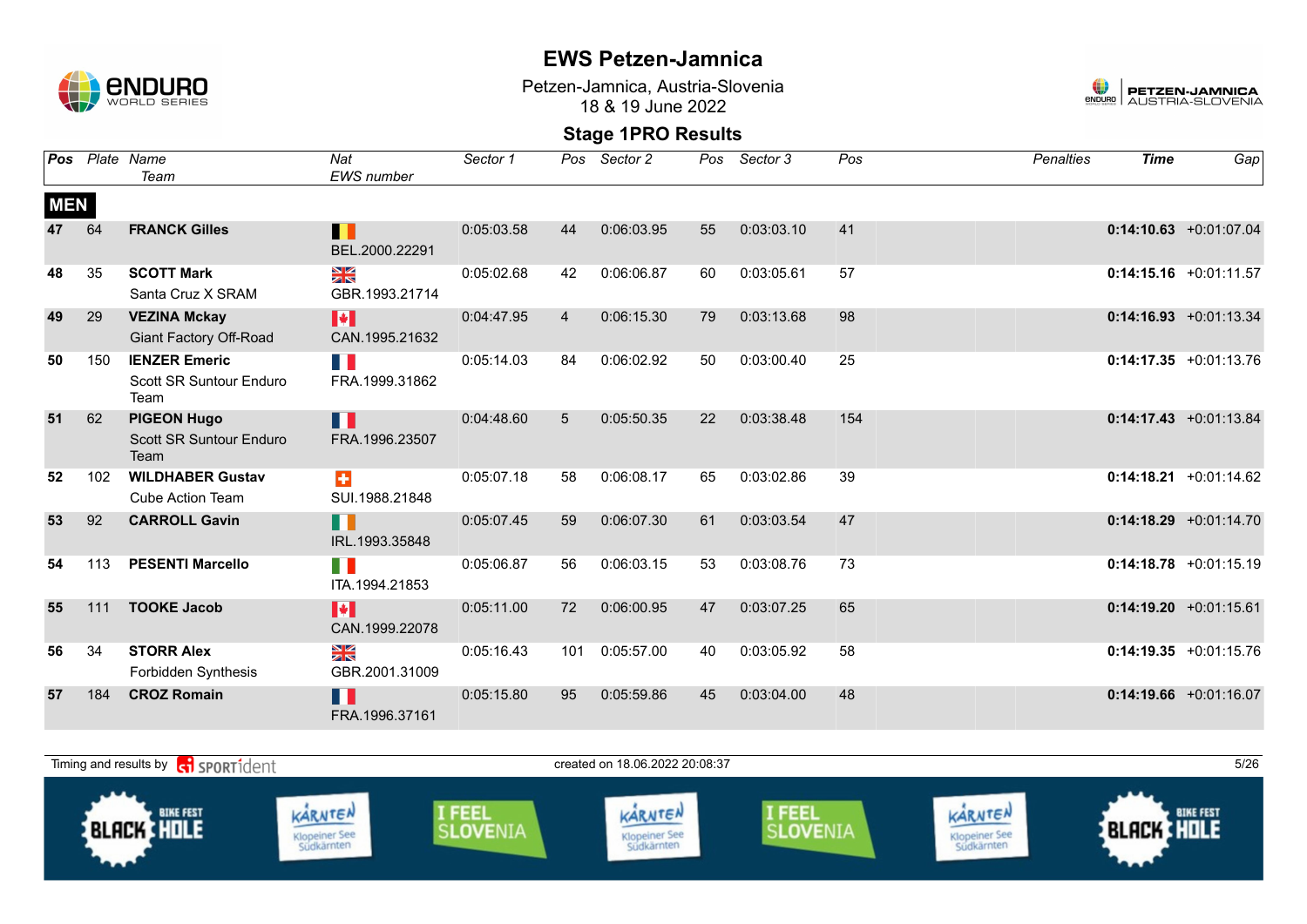

Petzen-Jamnica, Austria-Slovenia 18 & 19 June 2022



|                  |            | Pos Plate Name<br>Team                            | Nat<br>EWS number                          | Sector 1                  | Pos | Sector 2                               | Pos | Sector 3           | Pos | <b>Penalties</b>                       | <b>Time</b>       | $Ga$ p                   |
|------------------|------------|---------------------------------------------------|--------------------------------------------|---------------------------|-----|----------------------------------------|-----|--------------------|-----|----------------------------------------|-------------------|--------------------------|
| <b>MEN</b><br>58 | 120        | <b>BRATSCHI Tim</b>                               | $\div$<br>SUI.1988.23005                   | 0:05:06.70                | 54  | 0:06:04.87                             | 57  | 0:03:08.69         | 72  |                                        |                   | $0:14:20.26$ +0:01:16.67 |
| 59               | $\sqrt{5}$ | <b>BORGES Jose</b><br>Canyon Collective           | $ \Phi^{\pm} $<br>POR.1990.21669           | 0:05:14.28                | 86  | 0:06:06.77                             | 59  | 0:03:01.05         | 31  |                                        |                   | $0:14:22.10$ +0:01:18.51 |
| 60               | 159        | <b>LARSSON Adam</b>                               | ╉═<br>SWE.2000.30837                       | 0:05:14.25                | 85  | 0:06:03.00                             | 52  | 0:03:05.01         | 53  |                                        |                   | $0:14:22.26$ +0:01:18.67 |
| 61               | 77         | <b>ROPELATO Mitch</b><br>Cannondale Enduro        | $\equiv$<br>USA.1992.22734                 | 0:05:37.08                | 151 | 0:05:46.22                             | 15  | 0:03:00.64         | 29  |                                        |                   | $0:14:23.94$ +0:01:20.35 |
| 62               | 98         | <b>OMDAL Oskar</b>                                | ╬<br>NOR.2000.32277                        | 0:05:15.81                | 96  | 0:06:02.94                             | 51  | 0:03:05.55         | 56  |                                        |                   | $0:14:24.30 +0:01:20.71$ |
| 63               | 69         | <b>KRASNY Carter</b>                              | H<br>CAN.1999.22027                        | 0:05:13.20                | 78  | 0:06:10.72                             | 69  | 0:03:00.55         | 27  |                                        |                   | $0:14:24.47$ +0:01:20.88 |
| 64               | 87         | <b>TEJCHMAN Premek</b>                            | $\overline{\phantom{a}}$<br>CZE.1988.22389 | 0:05:13.50                | 82  | 0:06:05.93                             | 58  | 0:03:07.12         | 63  |                                        |                   | $0:14:26.55$ +0:01:22.96 |
| 65               | 116        | <b>JANSER Robin</b><br>Swiss Enduro Team by Giant | Ы<br>SUI.2000.25837                        | 0:05:17.02                | 103 | 0:06:08.98                             | 66  | 0:03:03.34         | 45  |                                        |                   | $0:14:29.34$ +0:01:25.75 |
| 66               | 108        | <b>NEWELL Jake</b>                                | $\frac{1}{\sqrt{K}}$<br>AUS.1993.24612     | 0:05:10.65                | 70  | 0:06:10.25                             | 67  | 0:03:08.48         | 71  |                                        |                   | $0:14:29.38$ +0:01:25.79 |
| 67               | 105        | <b>PROCHYRA Jordan</b>                            | 業業<br>AUS.1994.21674                       | 0:05:10.90                | 71  | 0:06:14.37                             | 75  | 0:03:06.99         | 61  |                                        |                   | $0:14:32.26$ +0:01:28.67 |
| 68               | 54         | <b>MOORE Thomas</b>                               | X<br>GBR.1994.33293                        | 0:05:06.78                | 55  | 0:06:15.37                             | 80  | 0:03:11.12         | 88  |                                        |                   | $0:14:33.27$ +0:01:29.68 |
| 69               | 104        | <b>HAMILTON Connor</b>                            | 水水<br>NZL.1996.24882                       | 0:05:21.57                | 112 | 0:06:07.38                             | 62  | 0:03:05.43         | 55  |                                        |                   | $0:14:34.38$ +0:01:30.79 |
|                  |            | Timing and results by ci SPORT1dent               |                                            |                           |     | created on 18.06.2022 20:08:37         |     |                    |     |                                        |                   | 6/26                     |
|                  |            | <b>BIKE FEST</b><br><b>BLACK HOLE</b>             | KARNTEN<br>Klopeiner See<br>Südkärnten     | <b>I FEEL</b><br>SLOVENIA |     | KARNTEN<br>Klopeiner See<br>Südkärnten |     | I FEEL<br>SLOVENIA |     | KARNTEN<br>Klopeiner See<br>Südkärnten | <b>BLACK HOLE</b> | <b>BIKE FEST</b>         |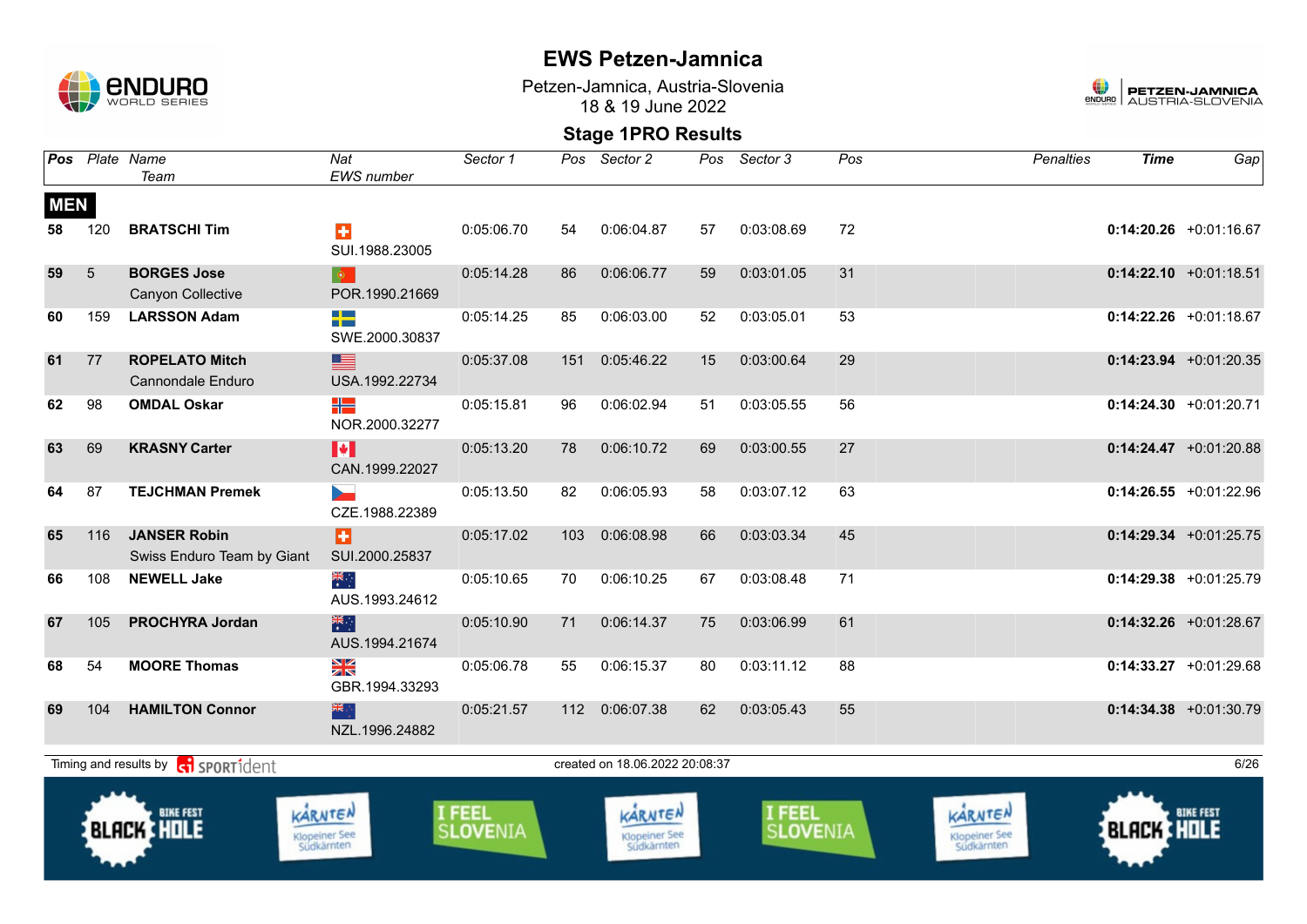

Petzen-Jamnica, Austria-Slovenia 18 & 19 June 2022



|            |     | <b>Pos</b> Plate Name<br>Team                               | Nat<br><b>EWS</b> number        | Sector 1   |     | Pos Sector 2 |     | Pos Sector 3 | Pos | <b>Penalties</b> | <b>Time</b> | Gap                       |
|------------|-----|-------------------------------------------------------------|---------------------------------|------------|-----|--------------|-----|--------------|-----|------------------|-------------|---------------------------|
| <b>MEN</b> |     |                                                             |                                 |            |     |              |     |              |     |                  |             |                           |
| 70         | 172 | <b>MURRAY Craig</b>                                         | ्र क्रँ≼<br>NZL.1998.36172      | 0:05:00.15 | 34  | 0:06:04.55   | 56  | 0:03:30.30   | 143 |                  |             | $0:14:35.00 +0:01:31.41$  |
| 71         | 153 | <b>PETER Stefan</b>                                         | Ð<br>SUI.1992.23004             | 0:05:19.25 | 108 | 0:06:08.12   | 64  | 0:03:08.05   | 66  |                  |             | $0:14:35.42 +0:01:31.83$  |
| 72         | 28  | <b>GALLAGHER Christopher</b>                                | N<br>X<br>GBR.1993.23014        | 0:05:10.25 | 68  | 0:06:18.22   | 91  | 0:03:07.04   | 62  |                  |             | $0:14:35.51 + 0:01:31.92$ |
| 73         | 63  | <b>KANGAS Oliwer</b>                                        | -13<br>SWE.1992.33903           | 0:05:05.70 | 51  | 0:06:12.73   | 72  | 0:03:17.20   | 119 |                  |             | $0:14:35.63 + 0:01:32.04$ |
| 74         | 83  | <b>SMITH Joseph</b>                                         | N<br>X<br>GBR.1990.37383        | 0:05:05.10 | 48  | 0:06:15.83   | 83  | 0:03:14.93   | 106 |                  |             | $0:14:35.86$ +0:01:32.27  |
| 75         | 193 | <b>LEBERT Alexis</b>                                        | H H<br>FRA.1993.22060           | 0:05:13.27 | 80  | 0:06:14.55   | 76  | 0:03:08.31   | 70  |                  |             | $0:14:36.13 + 0:01:32.54$ |
| 76         | 100 | <b>GALY Theo</b><br>Sunn French Connexion By<br>Alpe D'Huez | FRA.1990.21691                  | 0:05:09.80 | 65  | 0:06:20.88   | 101 | 0:03:06.17   | 59  |                  |             | $0:14:36.85 +0:01:33.26$  |
| 77         | 123 | <b>RONZON Erwin</b>                                         | H<br>ITA.1997.21868             | 0:05:12.12 | 77  | 0:06:10.65   | 68  | 0:03:14.66   | 103 |                  |             | $0:14:37.43 + 0:01:33.84$ |
| 78         | 137 | <b>MIHALKOVITS Peter</b>                                    | AUT.1993.23608                  | 0:05:15.78 | 94  | 0:06:16.61   | 86  | 0:03:05.13   | 54  |                  |             | $0:14:37.52 +0:01:33.93$  |
| 79         | 95  | <b>HAMMOND Chubbie</b>                                      | $\frac{N}{N}$<br>GBR.1996.37418 | 0:05:13.48 | 81  | 0:06:15.47   | 82  | 0:03:08.87   | 76  |                  |             | $0:14:37.82 +0:01:34.23$  |
| 80         | 171 | <b>LAMBERT Pierre</b><br><b>Hotlines Nukeproof Racing</b>   | H<br>FRA.1999.36939             | 0:05:11.70 | 74  | 0:06:16.38   | 84  | 0:03:10.41   | 84  |                  |             | $0:14:38.49 +0:01:34.90$  |

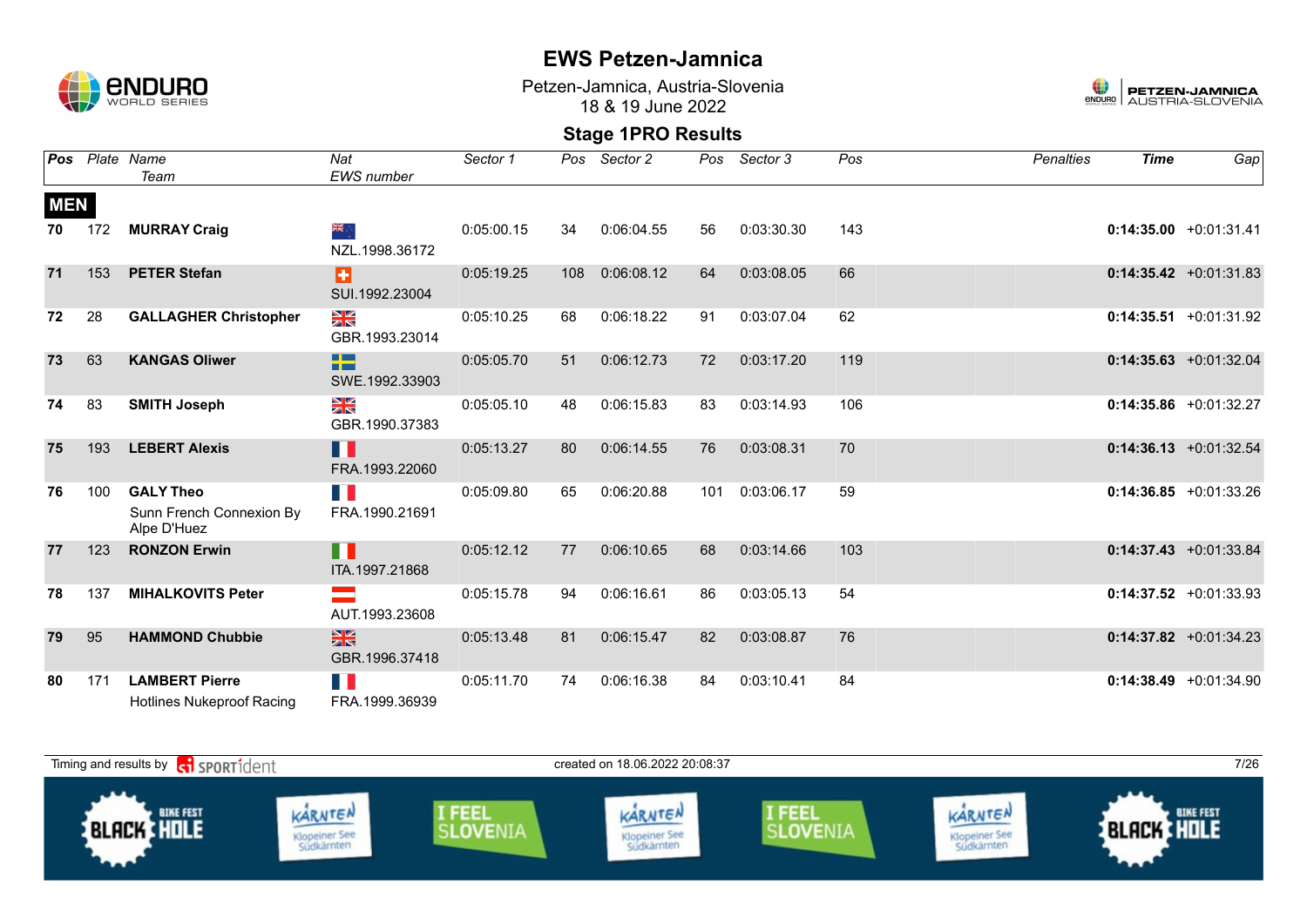

Petzen-Jamnica, Austria-Slovenia 18 & 19 June 2022



| Pos        |                                                                                                                                                                                                                                                                                                                                                                          | Plate Name<br>Team                                    | Nat<br>EWS number                | Sector 1   | Pos | Sector 2       | Pos | Sector 3   | Pos | <b>Penalties</b> | <b>Time</b> | Gap                       |  |
|------------|--------------------------------------------------------------------------------------------------------------------------------------------------------------------------------------------------------------------------------------------------------------------------------------------------------------------------------------------------------------------------|-------------------------------------------------------|----------------------------------|------------|-----|----------------|-----|------------|-----|------------------|-------------|---------------------------|--|
| <b>MEN</b> |                                                                                                                                                                                                                                                                                                                                                                          |                                                       |                                  |            |     |                |     |            |     |                  |             |                           |  |
| 81         | 117                                                                                                                                                                                                                                                                                                                                                                      | <b>KNAPEC Martin</b>                                  | 吧<br>SVK.1994.26017              | 0:05:14.37 | 87  | 0:06:15.28     | 78  | 0:03:09.63 | 81  |                  |             | $0:14:39.28$ +0:01:35.69  |  |
| 82         | 81                                                                                                                                                                                                                                                                                                                                                                       | <b>BLAHA Vojtech</b>                                  | <b>Service</b><br>CZE.1999.22684 | 0:05:12.05 | 76  | 0:06:18.72     | 92  | 0:03:09.06 | 78  |                  |             | $0:14:39.83$ +0:01:36.24  |  |
| 83         | 140                                                                                                                                                                                                                                                                                                                                                                      | <b>BAILLIF Florent</b>                                | ы<br>SUI.1998.32580              | 0:05:14.90 | 89  | 0:06:17.38     | 89  | 0:03:08.09 | 67  |                  |             | $0:14:40.37$ +0:01:36.78  |  |
| 84         | 106                                                                                                                                                                                                                                                                                                                                                                      | <b>ESCUDIER Thomas</b>                                | H.<br>FRA.1991.21945             | 0:05:16.37 | 100 | 0:06:15.45     | 81  | 0:03:08.91 | 77  |                  |             | $0:14:40.73$ +0:01:37.14  |  |
| 85         | 32                                                                                                                                                                                                                                                                                                                                                                       | <b>CAMOIN Francescu</b><br><b>Specialized Racing</b>  | H<br>FRA.2001.23545              | 0:04:51.60 | 13  | 0:06:41.57     | 134 | 0:03:08.18 | 68  |                  |             | $0:14:41.35 +0:01:37.76$  |  |
| 86         | 107                                                                                                                                                                                                                                                                                                                                                                      | <b>HEBERT Ambroise</b>                                | H N<br>FRA.1993.21934            | 0:05:19.15 | 106 | 0:06:08.10     | 63  | 0:03:14.72 | 104 |                  |             | $0:14:41.97$ +0:01:38.38  |  |
| 87         | 88                                                                                                                                                                                                                                                                                                                                                                       | <b>WILSON Thomas</b><br><b>Orange Factory Racing</b>  | $\frac{N}{N}$<br>GBR.2000.22553  | 0:05:19.65 | 109 | 0:06:13.23     | 73  | 0:03:09.13 | 79  |                  |             | $0:14:42.01$ +0:01:38.42  |  |
| 88         | 130                                                                                                                                                                                                                                                                                                                                                                      | <b>DERKUM Christian</b><br>RAAW // Levelnine Gravity  | GER.1991.23043                   | 0:05:21.82 |     | 114 0:06:11.81 | 70  | 0:03:08.78 | 74  |                  |             | $0:14:42.41 + 0:01:38.82$ |  |
| 89         | 119                                                                                                                                                                                                                                                                                                                                                                      | <b>LINDNER Kevin</b>                                  | GER.1991.39104                   | 0:05:15.35 | 91  | 0:06:14.70     | 77  | 0:03:13.41 | 95  |                  |             | $0:14:43.46$ +0:01:39.87  |  |
| 90         | 121                                                                                                                                                                                                                                                                                                                                                                      | <b>ENNIS Ross</b>                                     | F II<br>IRL.2001.25954           | 0:05:23.13 | 117 | 0:06:12.54     | 71  | 0:03:08.28 | 69  |                  |             | $0:14:43.95 +0:01:40.36$  |  |
| 91         | 53                                                                                                                                                                                                                                                                                                                                                                       | <b>CONNELL Joseph</b><br><b>Orange Factory Racing</b> | $\frac{N}{N}$<br>GBR.1994.21745  | 0:05:06.22 | 52  | 0:06:23.08     | 106 | 0:03:14.98 | 107 |                  |             | $0:14:44.28$ +0:01:40.69  |  |
| 92         | 96                                                                                                                                                                                                                                                                                                                                                                       | <b>SCOTT Riley</b>                                    | XK<br>GBR.2000.38625             | 0:05:11.00 | 72  | 0:06:21.68     | 104 | 0:03:12.14 | 92  |                  |             | $0:14:44.82$ +0:01:41.23  |  |
|            |                                                                                                                                                                                                                                                                                                                                                                          |                                                       |                                  |            |     |                |     |            |     |                  |             | 8/26                      |  |
|            | Timing and results by <b>c</b> o <b>SPORT1</b> dent<br>created on 18.06.2022 20:08:37<br><b>I FEEL</b><br>KARNTEN<br>I FEEL<br>KARNTEN<br><b>BIKE FEST</b><br><b>BIKE FEST</b><br>KARNTEN<br><b>BLACK HOLE</b><br><b>BLACK HOLE</b><br>S <b>LOVE</b> NIA<br><b>SLOVENIA</b><br>Klopeiner See<br>Südkärnten<br>Klopeiner See<br>Südkärnten<br>Klopeiner See<br>Südkärnten |                                                       |                                  |            |     |                |     |            |     |                  |             |                           |  |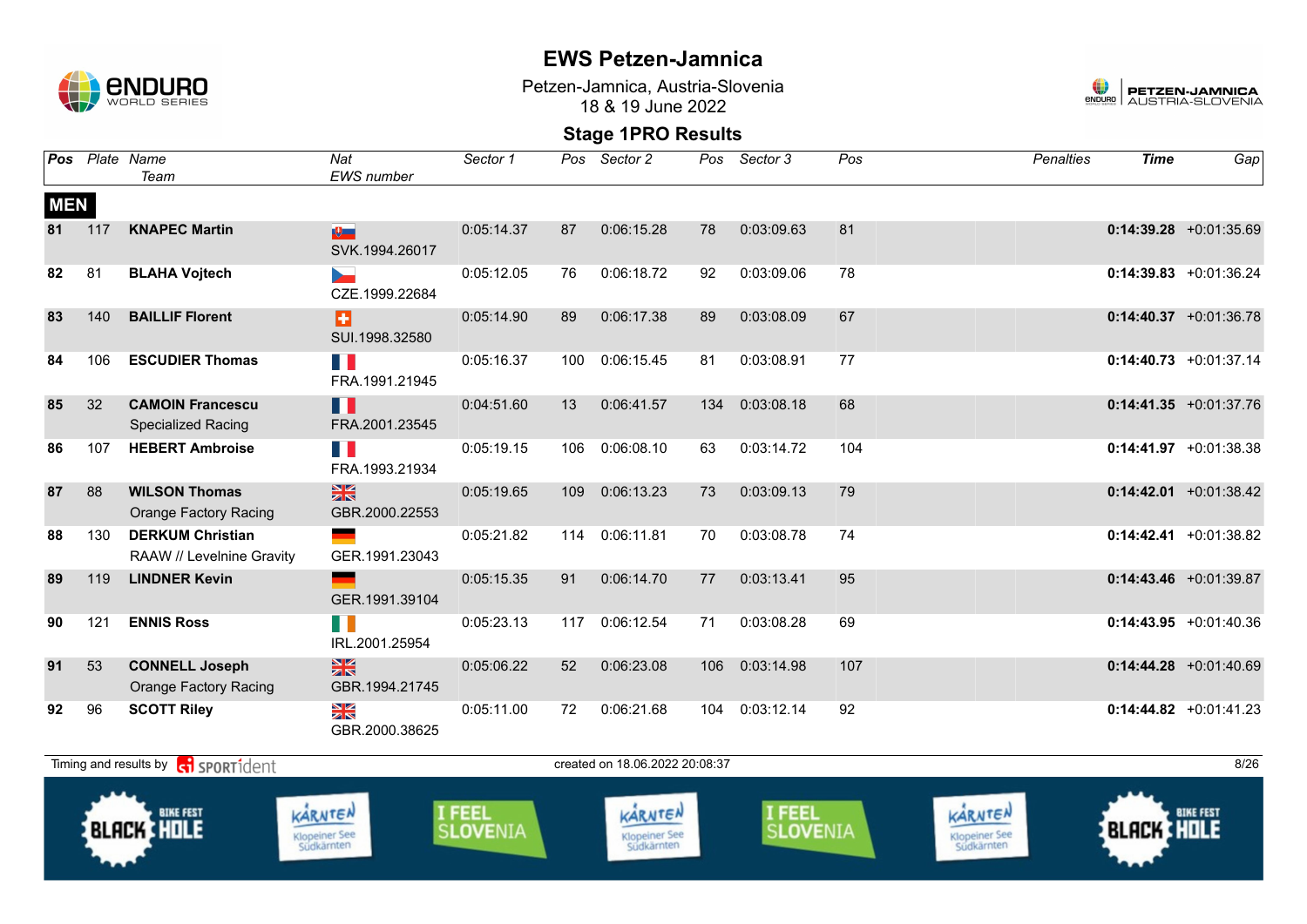

Petzen-Jamnica, Austria-Slovenia 18 & 19 June 2022



|            |     | Pos Plate Name<br>Team                              | Nat<br>EWS number                      | Sector 1                  |     | Pos Sector 2                           |     | Pos Sector 3              | Pos | <b>Penalties</b>                       | <b>Time</b>       | Gap                      |
|------------|-----|-----------------------------------------------------|----------------------------------------|---------------------------|-----|----------------------------------------|-----|---------------------------|-----|----------------------------------------|-------------------|--------------------------|
| <b>MEN</b> |     |                                                     |                                        |                           |     |                                        |     |                           |     |                                        |                   |                          |
| 93         | 176 | <b>SZYMCZUK Lukasz</b>                              | POL.1995.23313                         | 0:05:15.92                | 97  | 0:06:16.51                             | 85  | 0:03:14.63                | 102 |                                        |                   | $0:14:47.06$ +0:01:43.47 |
| 94         | 114 | <b>PFEIL Max</b>                                    | GER.1998.27442                         | 0:05:13.70                | 83  | 0:06:17.19                             | 88  | 0:03:16.35                | 116 |                                        |                   | $0:14:47.24$ +0:01:43.65 |
| 95         | 75  | <b>BOX Archie</b>                                   | $\frac{N}{N}$<br>GBR.1998.23201        | 0:05:23.86                |     | 121 0:06:18.77                         | 93  | 0:03:04.64                | 52  |                                        |                   | $0:14:47.27$ +0:01:43.68 |
| 96         | 182 | <b>SCHEMMEL Daniel</b>                              | $\equiv$<br>AUT.1997.22809             | 0:05:11.79                | 75  | 0:06:25.64                             | 111 | 0:03:11.31                | 90  |                                        |                   | $0:14:48.74$ +0:01:45.15 |
| 97         | 133 | <b>MAGGS David</b>                                  | 米啊<br>AUS.1996.23408                   | 0:05:08.76                | 61  | 0:06:22.19                             | 105 | 0:03:18.45                | 122 |                                        |                   | $0:14:49.40 +0:01:45.81$ |
| 98         | 169 | <b>WALSH Sam</b>                                    | ्हें<br>AUS.2000.24527                 | 0:05:15.22                | 90  | 0:06:19.00                             | 94  | 0:03:15.47                | 109 |                                        |                   | $0:14:49.69$ +0:01:46.10 |
| 99         | 157 | <b>HANOUX Simon</b>                                 | H<br>FRA.1992.37311                    | 0:05:16.02                | 98  | 0:06:16.87                             | 87  | 0:03:17.84                | 120 |                                        |                   | $0:14:50.73 +0:01:47.14$ |
| 100        | 156 | <b>RENZ Daniel</b>                                  | GER.1996.26028                         | 0:05:19.92                | 110 | 0:06:21.42                             | 103 | 0:03:09.40                | 80  |                                        |                   | $0:14:50.74$ +0:01:47.15 |
| 101        |     | 132 SCHWENK Robert                                  | GER.1994.23041                         | 0:05:21.83                |     | 115 0:06:19.47                         | 96  | 0:03:09.63                | 81  |                                        |                   | $0:14:50.93$ +0:01:47.34 |
| 102 161    |     | <b>HASSFELD Joel</b>                                | GER.1998.33907                         | 0:05:15.44                | 93  | 0:06:24.80                             | 109 | 0:03:15.36                | 108 |                                        |                   | $0:14:55.60 +0:01:52.01$ |
| 103 115    |     | <b>BERNET Jonas</b>                                 | Ы<br>SUI.1994.33390                    | 0:05:17.99                |     | 104 0:06:24.93                         |     | 110 0:03:12.94            | 94  |                                        |                   | $0:14:55.86$ +0:01:52.27 |
| 104 67     |     | <b>NOBLE Josh</b>                                   | XK<br>GBR.2001.25619                   | 0:05:19.15                |     | 106 0:06:27.30                         |     | 113 0:03:09.76            | 83  |                                        |                   | $0:14:56.21$ +0:01:52.62 |
|            |     | Timing and results by <b>c</b> o <b>SPORT1</b> dent |                                        |                           |     | created on 18.06.2022 20:08:37         |     |                           |     |                                        |                   | 9/26                     |
|            |     | <b>BIKE FEST</b><br><b>BLACK HOLE</b>               | KARNTEN<br>Klopeiner See<br>Südkärnten | I FEEL<br><b>SLOVENIA</b> |     | KARNTEN<br>Klopeiner See<br>Südkärnten |     | I FEEL<br><b>SLOVENIA</b> |     | KARNTEN<br>Klopeiner See<br>Südkärnten | <b>BLACK HOLE</b> | <b>BIKE FEST</b>         |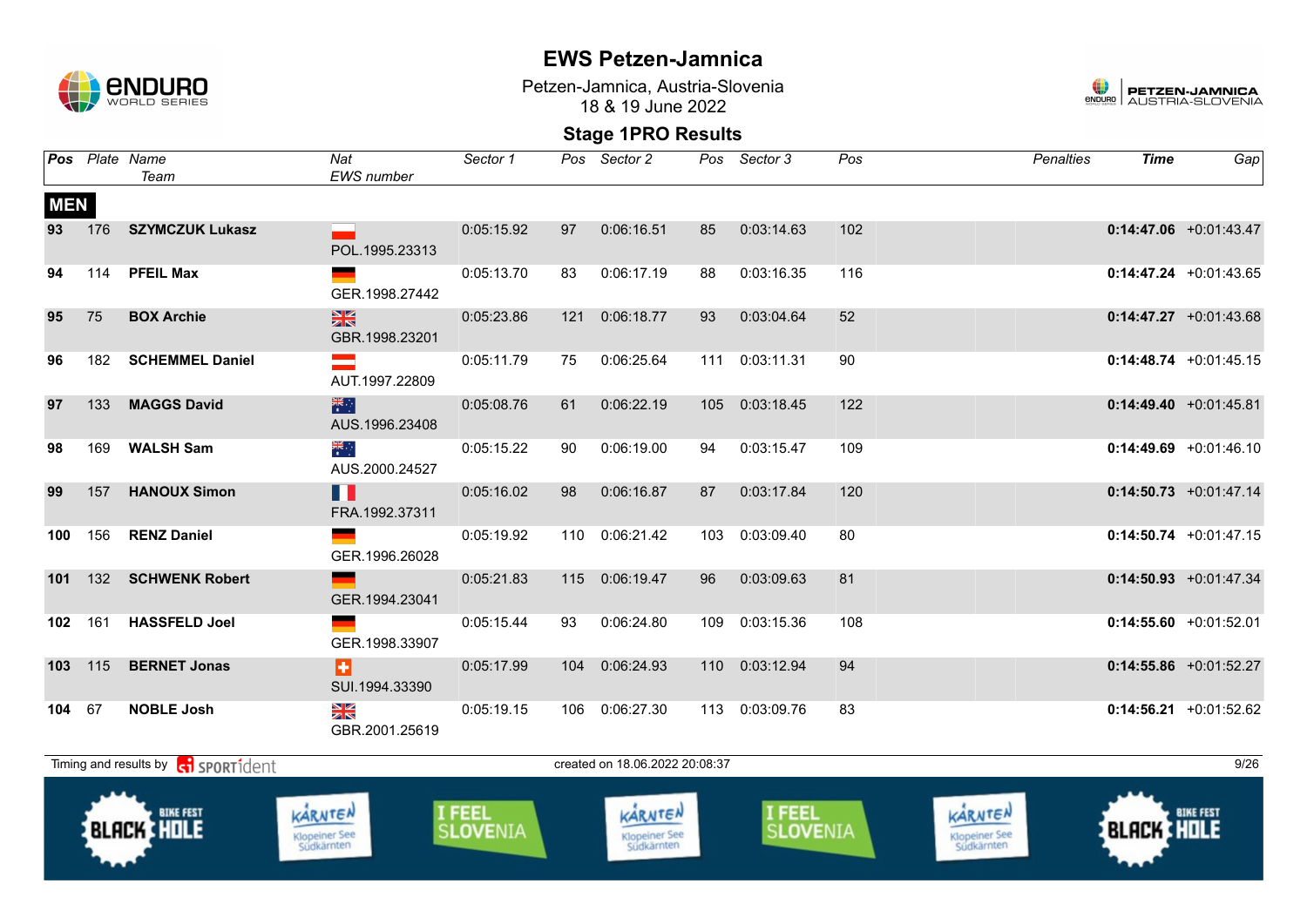

Petzen-Jamnica, Austria-Slovenia 18 & 19 June 2022



| <b>Pos</b> |                                                                                                                                                                                                                                                                                                                                                       | Plate Name<br>Team                                       | Nat<br><b>EWS</b> number        | Sector 1   | Pos | Sector 2   | Pos | Sector 3   | Pos | <b>Penalties</b> | <b>Time</b> | Gap                      |  |
|------------|-------------------------------------------------------------------------------------------------------------------------------------------------------------------------------------------------------------------------------------------------------------------------------------------------------------------------------------------------------|----------------------------------------------------------|---------------------------------|------------|-----|------------|-----|------------|-----|------------------|-------------|--------------------------|--|
| <b>MEN</b> |                                                                                                                                                                                                                                                                                                                                                       |                                                          |                                 |            |     |            |     |            |     |                  |             |                          |  |
| 105        | 89                                                                                                                                                                                                                                                                                                                                                    | <b>HUTCHENS Chris</b>                                    | $\frac{N}{N}$<br>GBR.1989.22999 | 0:05:18.12 | 105 | 0:06:23.62 | 108 | 0:03:15.82 | 112 |                  |             | $0:14:57.56$ +0:01:53.97 |  |
| 106        | 138                                                                                                                                                                                                                                                                                                                                                   | <b>WALCH Lucas</b>                                       | ÷, ak<br>NZL.1996.23524         | 0:05:21.60 | 113 | 0:06:20.05 | 100 | 0:03:16.08 | 114 |                  |             | $0:14:57.73$ +0:01:54.14 |  |
| 107        | 154                                                                                                                                                                                                                                                                                                                                                   | <b>MUELLER Igor</b>                                      | Ð<br>SUI.1996.22665             | 0:05:27.52 | 131 | 0:06:19.97 | 99  | 0:03:11.15 | 89  |                  |             | $0:14:58.64$ +0:01:55.05 |  |
| 108        | 118                                                                                                                                                                                                                                                                                                                                                   | <b>KARDINAR Petrik</b>                                   | GER.1989.36539                  | 0:05:24.48 | 124 | 0:06:20.92 | 102 | 0:03:13.63 | 97  |                  |             | $0:14:59.03$ +0:01:55.44 |  |
| 109        | 94                                                                                                                                                                                                                                                                                                                                                    | <b>JENSEN Henrik</b>                                     | $\frac{N}{N}$<br>GBR.1998.25933 | 0:05:14.64 | 88  | 0:06:19.04 | 95  | 0:03:25.98 | 137 |                  |             | $0:14:59.66$ +0:01:56.07 |  |
| 110        | 91                                                                                                                                                                                                                                                                                                                                                    | <b>JONES Jono</b><br>Propain Factory Enduro              | NK<br>Ak<br>GBR.1994.37370      | 0:05:10.25 | 68  | 0:06:31.23 | 118 | 0:03:21.30 | 126 |                  |             | $0:15:02.78$ +0:01:59.19 |  |
| 111        | 175                                                                                                                                                                                                                                                                                                                                                   | <b>LEONHARDT Konstantin</b>                              | GER.1996.35481                  | 0:05:23.55 | 119 | 0:06:17.55 | 90  | 0:03:25.27 | 135 |                  |             | $0:15:06.37$ +0:02:02.78 |  |
| 112        | 158                                                                                                                                                                                                                                                                                                                                                   | <b>DALPIAN Davide</b>                                    | n N<br>ITA.1997.21865           | 0:05:23.55 | 119 | 0:06:28.87 | 114 | 0:03:14.53 | 100 |                  |             | $0:15:06.95 +0:02:03.36$ |  |
| 113        | 191                                                                                                                                                                                                                                                                                                                                                   | <b>CHAUVET Cesar</b>                                     | Ш<br>FRA.1995.34851             | 0:05:23.38 | 118 | 0:06:19.50 | 97  | 0:03:25.24 | 134 |                  |             | $0:15:08.12$ +0:02:04.53 |  |
| 114        | 174                                                                                                                                                                                                                                                                                                                                                   | <b>MARI MARI Mariano</b>                                 | ESP.1997.22453                  | 0:05:20.32 | 111 | 0:06:30.83 | 117 | 0:03:17.17 | 118 |                  |             | $0:15:08.32 +0:02:04.73$ |  |
| 115        | 180                                                                                                                                                                                                                                                                                                                                                   | <b>LINDA Jakub</b>                                       | $\mathbb{R}$<br>SVK.1996.36967  | 0:05:35.70 | 146 | 0:06:23.30 | 107 | 0:03:13.53 | 96  |                  |             | $0:15:12.53$ +0:02:08.94 |  |
| 116        | 122                                                                                                                                                                                                                                                                                                                                                   | <b>LAMBERT Louis</b><br><b>Hotlines Nukeproof Racing</b> | T N<br>FRA.1999.37231           | 0:05:27.07 | 130 | 0:06:33.07 | 121 | 0:03:12.78 | 93  |                  |             | $0:15:12.92 +0:02:09.33$ |  |
|            |                                                                                                                                                                                                                                                                                                                                                       |                                                          |                                 |            |     |            |     |            |     |                  |             | 10/26                    |  |
|            | Timing and results by contract of the SPORT1dent<br>created on 18.06.2022 20:08:37<br>I FEEL<br>I FEEL<br>KARNTEN<br>KARNTEN<br><b>BIKE FEST</b><br>KARNTEN<br><b>BIKE FEST</b><br><b>BLACK HOLE</b><br><b>BLACK HOLE</b><br>SLOVENIA<br><b>SLOVENIA</b><br>Klopeiner See<br>Südkärnten<br>Klopeiner See<br>Südkärnten<br>Klopeiner See<br>Südkärnten |                                                          |                                 |            |     |            |     |            |     |                  |             |                          |  |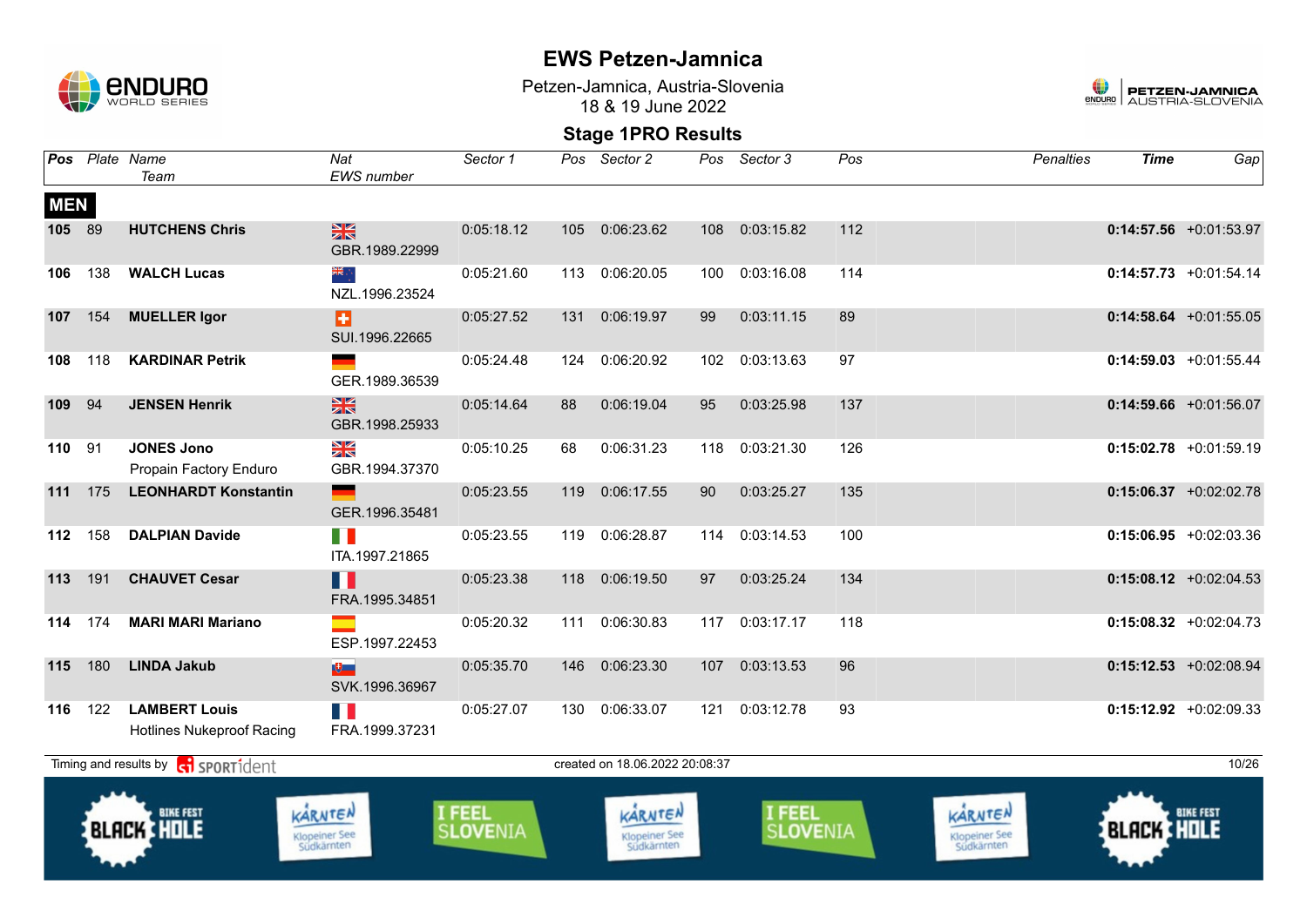

Petzen-Jamnica, Austria-Slovenia 18 & 19 June 2022



|            |                                                                                                                                                                                                                                                                        | Pos Plate Name<br>Team                                    | Nat<br><b>EWS</b> number                    | Sector 1   |     | Pos Sector 2                   | Pos | Sector 3       | Pos | <b>Penalties</b> | <b>Time</b> | Gap                       |  |
|------------|------------------------------------------------------------------------------------------------------------------------------------------------------------------------------------------------------------------------------------------------------------------------|-----------------------------------------------------------|---------------------------------------------|------------|-----|--------------------------------|-----|----------------|-----|------------------|-------------|---------------------------|--|
| <b>MEN</b> | 117 195                                                                                                                                                                                                                                                                | <b>PAREDES MORENO Jose</b>                                | $\overline{\phantom{a}}$<br>CHI.2001.23001  | 0:05:34.60 | 141 | 0:06:26.80                     | 112 | 0:03:15.88     | 113 |                  |             | $0:15:17.28$ +0:02:13.69  |  |
| 118        | 86                                                                                                                                                                                                                                                                     | <b>HURLEY Joshua</b>                                      | XK<br>X<br>GBR.1995.27543                   | 0:05:38.18 |     | 153 0:06:29.82                 |     | 115 0:03:10.88 | 86  |                  |             | $0:15:18.88$ +0:02:15.29  |  |
|            | 119 177                                                                                                                                                                                                                                                                | <b>FURLANI Gianluca</b>                                   | $\blacksquare$<br>ITA.1999.39383            | 0:05:36.37 |     | 147 0:06:33.68                 |     | 122 0:03:11.41 | 91  |                  |             | $0:15:21.46$ +0:02:17.87  |  |
| 120        | 134                                                                                                                                                                                                                                                                    | <b>LOEFFLER Christian</b>                                 | GER.1993.23169                              | 0:05:16.85 |     | 102 0:06:47.90                 |     | 140 0:03:16.97 | 117 |                  |             | $0:15:21.72 +0:02:18.13$  |  |
| 121        | 127                                                                                                                                                                                                                                                                    | <b>FABRE Enzo</b>                                         | H<br>FRA.2001.35441                         | 0:05:24.98 |     | 125 0:06:37.02                 | 127 | 0:03:20.02     | 123 |                  |             | $0:15:22.02 +0:02:18.43$  |  |
| 122        | 163                                                                                                                                                                                                                                                                    | <b>IVARTNIK David</b>                                     | $\mathbf{e}_{\text{max}}$<br>SLO.1999.21542 | 0:05:28.54 |     | 132 0:06:40.15                 |     | 131 0:03:14.24 | 99  |                  |             | $0:15:22.93$ +0:02:19.34  |  |
| 123        | 131                                                                                                                                                                                                                                                                    | <b>SWANBECK Daniel</b>                                    | ÷<br>SWE.1990.32435                         | 0:05:24.43 |     | 122 0:06:36.82                 | 126 | 0:03:21.71     | 127 |                  |             | $0:15:22.96$ +0:02:19.37  |  |
| 124        | 179                                                                                                                                                                                                                                                                    | <b>ANITAN Mihai Andrei</b>                                | <b>THE</b><br>ROU.1999.35857                | 0:05:41.30 | 156 | 0:06:31.45                     | 119 | 0:03:10.96     | 87  |                  |             | $0:15:23.71 + 0:02:20.12$ |  |
| 125        | 141                                                                                                                                                                                                                                                                    | <b>DEMUYLDER Jonas</b>                                    | H<br>BEL.1997.25196                         | 0:05:30.42 | 136 | 0:06:33.87                     | 123 | 0:03:20.37     | 124 |                  |             | $0:15:24.66$ +0:02:21.07  |  |
| 126        | 152                                                                                                                                                                                                                                                                    | <b>GROTTI Nicola</b><br>Abetone FullOut Gravity           | FI N<br>ITA.2000.21925                      | 0:05:25.90 | 128 | 0:06:45.65                     | 138 | 0:03:14.58     | 101 |                  |             | $0:15:26.13$ +0:02:22.54  |  |
| 127        | 146                                                                                                                                                                                                                                                                    | <b>DIEU Antonio</b>                                       | H<br>FRA.1989.26701                         | 0:05:30.30 |     | 135 0:06:37.48                 | 128 | 0:03:21.16     | 125 |                  |             | $0:15:28.94$ +0:02:25.35  |  |
| 128        | 124                                                                                                                                                                                                                                                                    | <b>RYAN Cameron</b>                                       | ≫ik<br>*<br>AUS.1995.23609                  | 0:05:10.10 | 67  | 0:06:31.69                     |     | 120 0:03:48.46 | 159 |                  |             | $0:15:30.25$ +0:02:26.66  |  |
|            |                                                                                                                                                                                                                                                                        | Timing and results by <b>contains and the SPORT1</b> dent |                                             |            |     | created on 18.06.2022 20:08:37 |     |                |     |                  |             | 11/26                     |  |
|            | KARNTEN<br>I FEEL<br>I FEEL<br>KARNTEN<br><b>BIKE FEST</b><br><b>BIKE FEST</b><br>KARNTEN<br><b>BLACK HOLE</b><br><b>BLACK HOLE</b><br><b>SLOVENIA</b><br><b>SLOVENIA</b><br>Klopeiner See<br>Südkärnten<br>Klopeiner See<br>Südkärnten<br>Klopeiner See<br>Südkärnten |                                                           |                                             |            |     |                                |     |                |     |                  |             |                           |  |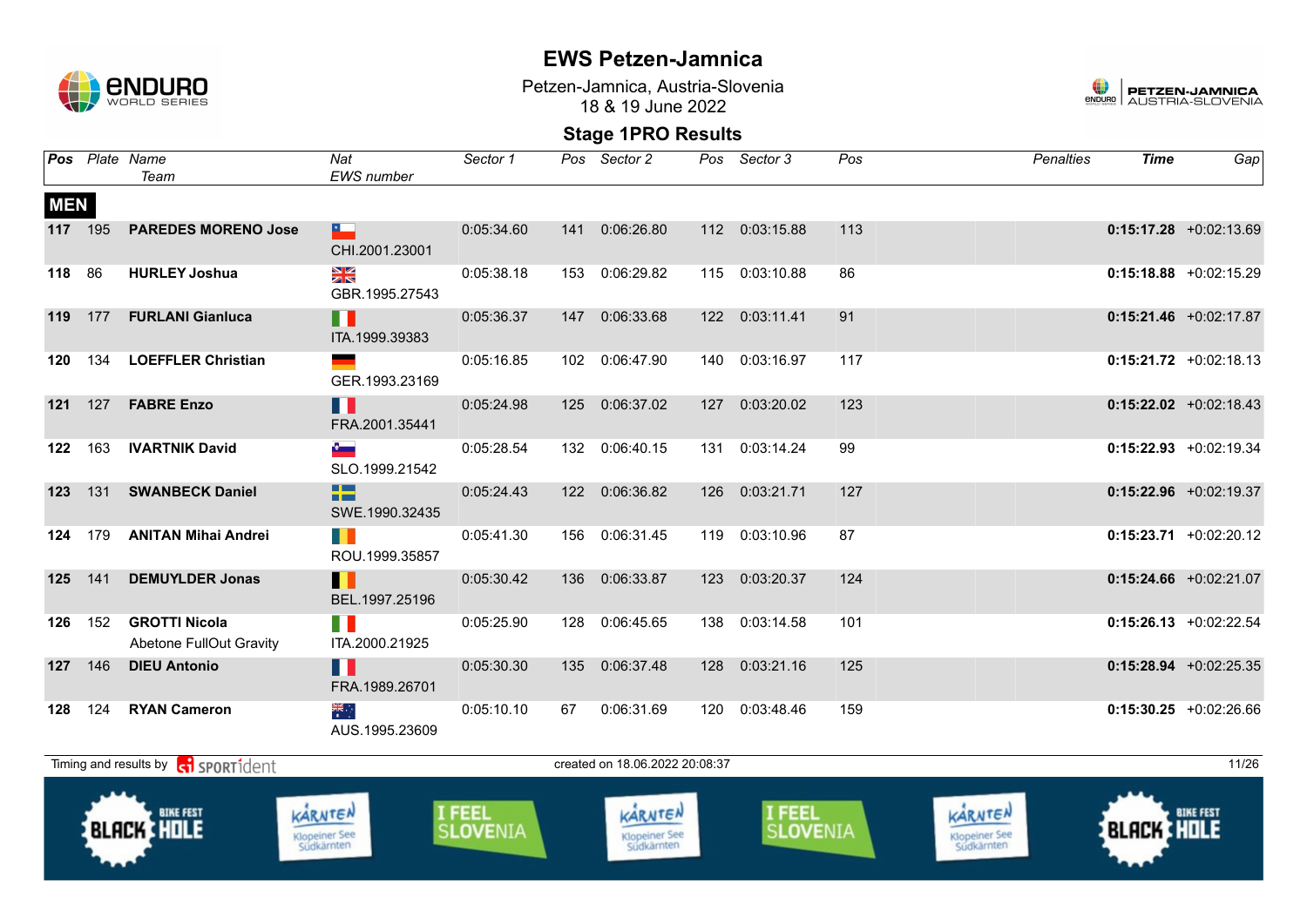

Petzen-Jamnica, Austria-Slovenia 18 & 19 June 2022



|            |     | Pos Plate Name<br>Team                                    | Nat<br><b>EWS</b> number                     | Sector 1                         |     | Pos Sector 2                                  | Pos | Sector 3                  | Pos | <b>Penalties</b>                              | <b>Time</b>       | Gap                      |
|------------|-----|-----------------------------------------------------------|----------------------------------------------|----------------------------------|-----|-----------------------------------------------|-----|---------------------------|-----|-----------------------------------------------|-------------------|--------------------------|
| <b>MEN</b> |     |                                                           |                                              |                                  |     |                                               |     |                           |     |                                               |                   |                          |
| 129 37     |     | <b>LANGHORN Reece</b>                                     | $\frac{N}{N}$<br>GBR.1988.23486              | 0:05:15.42                       | 92  | 0:06:48.63                                    | 141 | 0:03:26.38                | 138 |                                               |                   | $0:15:30.43$ +0:02:26.84 |
| 130        | 110 | <b>RYAN Fergus</b>                                        | NK<br>Ak<br>GBR.1993.22458                   | 0:05:31.12                       | 137 | 0:06:44.45                                    | 137 | 0:03:15.71                | 111 |                                               |                   | $0:15:31.28$ +0:02:27.69 |
| 131        | 126 | <b>BERRY Matthew</b>                                      | 米辛<br>NZL.2000.23138                         | 0:05:22.26                       |     | 116 0:06:47.22                                | 139 | 0:03:22.20                | 128 |                                               |                   | $0:15:31.68$ +0:02:28.09 |
| 132        | 101 | <b>FRANCARDO Tommaso</b>                                  | T N<br>ITA.1997.22813                        | 0:05:26.20                       | 129 | 0:06:34.05                                    | 125 | 0:03:32.09                | 145 |                                               |                   | $0:15:32.34$ +0:02:28.75 |
| 133        | 30  | <b>EBDON Jake</b>                                         | $\frac{N}{N}$<br>GBR.2001.32703              | 0:05:09.40                       | 62  | 0:06:58.93                                    | 147 | 0:03:24.45                | 133 |                                               |                   | $0:15:32.78$ +0:02:29.19 |
| 134        | 394 | <b>HEIM Fabian</b>                                        | GER.1992.40315                               | 0:05:34.79                       |     | 142 0:06:41.21                                | 133 | 0:03:18.22                | 121 |                                               |                   | $0:15:34.22$ +0:02:30.63 |
| 135        | 142 | <b>OLSEN Eric</b>                                         | <u>s</u><br>USA.1999.25103                   | 0:05:36.52                       | 148 | 0:06:33.90                                    | 124 | 0:03:24.40                | 132 |                                               |                   | $0:15:34.82$ +0:02:31.23 |
| 136        | 167 | <b>SMOLNIKAR Jakob</b>                                    | $\sigma_{\rm max}$<br>SLO.2001.22228         | 0:05:31.97                       | 139 | 0:06:40.98                                    | 132 | 0:03:24.30                | 131 |                                               |                   | $0:15:37.25$ +0:02:33.66 |
| 137        | 187 | <b>CLAUDI Julian</b><br><b>RDN Racing</b>                 | GER.1999.33500                               | 0:05:38.47                       | 154 | 0:06:43.95                                    | 136 | 0:03:16.20                | 115 |                                               |                   | $0:15:38.62 +0:02:35.03$ |
| 138        | 170 | <b>PERISSE Elouan</b><br><b>Hotlines Nukeproof Racing</b> | $\mathcal{L}^{\text{max}}$<br>FRA.2001.34083 | 0:05:24.47                       |     | 123 0:06:39.70                                | 130 | 0:03:38.85                | 155 |                                               |                   | $0:15:43.02$ +0:02:39.43 |
| 139        | 149 | <b>GONDOUIN Antoine</b>                                   | П<br>FRA.1997.27800                          | 0:05:32.64                       |     | 140 0:06:43.28                                | 135 | 0:03:27.28                | 140 |                                               |                   | $0:15:43.20 +0:02:39.61$ |
| 140        | 129 | <b>COULTHARD Aidan</b>                                    | ≥k<br>GBR.1996.33292                         | 0:05:29.25                       | 133 | 0:06:50.10                                    | 142 | 0:03:24.27                | 130 |                                               |                   | $0:15:43.62$ +0:02:40.03 |
|            |     | Timing and results by contract of the SPORT1dent          |                                              |                                  |     | created on 18.06.2022 20:08:37                |     |                           |     |                                               |                   | 12/26                    |
|            |     | <b>BIKE FEST</b><br><b>BLACK HOLE</b>                     | KARNTEN<br>Klopeiner See<br>Südkärnten       | <b>I FEEL</b><br><b>SLOVENIA</b> |     | KARNTEN<br><b>Klopeiner See</b><br>Südkärnten |     | I FEEL<br><b>SLOVENIA</b> |     | KARNTEN<br><b>Klopeiner See</b><br>Südkärnten | <b>BLACK HOLE</b> | <b>BIKE FEST</b>         |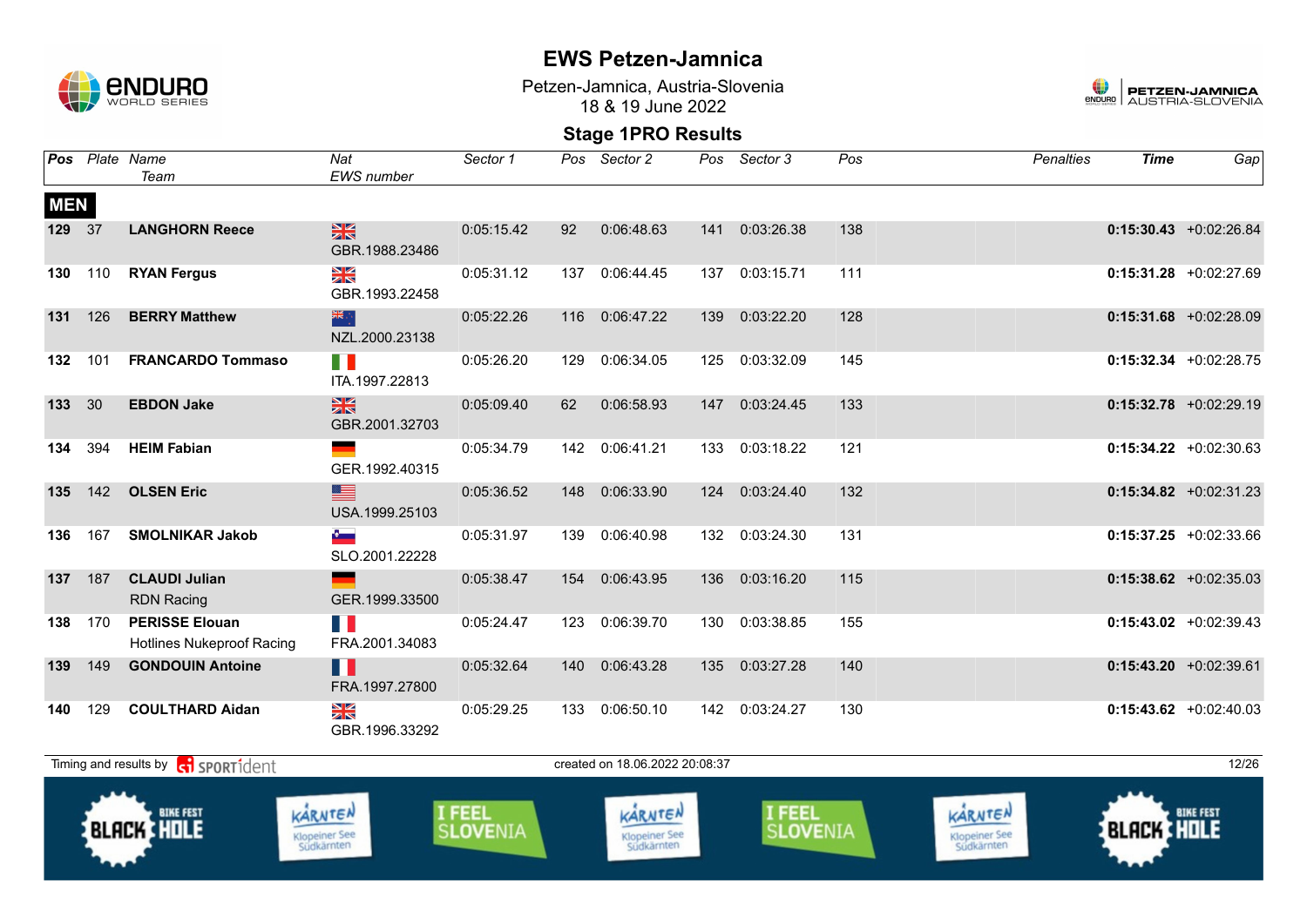

Petzen-Jamnica, Austria-Slovenia 18 & 19 June 2022



| Pos        |         | Plate Name<br>Team                                  | Nat<br><b>EWS</b> number                                                   | Sector 1                  | Pos              | Sector 2                               | Pos               | Sector 3         | Pos | <b>Penalties</b> | <b>Time</b> | Gap                       |
|------------|---------|-----------------------------------------------------|----------------------------------------------------------------------------|---------------------------|------------------|----------------------------------------|-------------------|------------------|-----|------------------|-------------|---------------------------|
| <b>MEN</b> |         |                                                     |                                                                            |                           |                  |                                        |                   |                  |     |                  |             |                           |
|            | 141 188 | <b>WIDEN Johan</b>                                  | 82<br>SWE.1994.39149                                                       | 0:05:25.52                | 126              | 0:06:55.17                             | 145               | 0:03:27.48       | 141 |                  |             | $0:15:48.17$ +0:02:44.58  |
| 142        | 136     | <b>BROWNLIE Sam</b>                                 | ैं<br>AUS.1992.25324                                                       | 0:05:35.50                |                  | 143 0:06:51.89                         | 143               | 0:03:22.67       | 129 |                  |             | $0:15:50.06$ +0:02:46.47  |
| 143        | 109     | <b>LANDMARK Ola Javold</b>                          | X٣<br>NOR.1999.25289                                                       | 0:05:58.68                | 157              | 0:06:38.05                             | 129               | 0:03:14.78       | 105 |                  |             | $0:15:51.51 + 0:02:47.92$ |
| 144        | 60      | <b>MCBAIN Calum</b>                                 | XK<br>GBR.1998.33913                                                       | 0:06:12.45                | 159              | 0:06:29.85                             | 116               | 0:03:10.59       | 85  |                  |             | $0:15:52.89$ +0:02:49.30  |
| 145        | 93      | <b>BEAN Nicolas</b><br>Theory Racing p/b ProBikeKit | <u>est</u><br>USA.1999.22730                                               | 0:05:35.65                |                  | 145 0:06:52.38                         | 144               | 0:03:28.89       | 142 |                  |             | $0:15:56.92$ +0:02:53.33  |
| 146        | 173     | <b>WILLNER Nick</b>                                 | GER.1999.22551                                                             | 0:05:25.62                | 127              | 0:06:56.82                             | 146               | 0:03:37.18       | 150 |                  |             | $0:15:59.62$ +0:02:56.03  |
| 147        | 144     | <b>BARICH Leopold</b><br><b>RDN Racing</b>          | GER.1998.22342                                                             | 0:05:37.96                |                  | 152 0:07:01.64                         | 149               | 0:03:26.66       | 139 |                  |             | $0:16:06.26$ +0:03:02.67  |
| 148        | 143     | <b>VOTH Laurin</b><br>Propain Factory Enduro        | GER.2000.25451                                                             | 0:05:31.59                | 138              | 0:07:00.74                             | 148               | 0:03:38.38       | 153 |                  |             | $0:16:10.71$ +0:03:07.12  |
| 149        | 162     | <b>REIMANN Erik</b>                                 | GER.1997.50792                                                             | 0:05:36.83                | 150 <sub>1</sub> | 0:07:04.87                             | 151               | 0:03:37.98       | 152 |                  |             | $0:16:19.68$ +0:03:16.09  |
| 150        | 164     | <b>MARKIC Jan</b>                                   | $\sim$<br>SLO.1997.32798                                                   | 0:05:09.40                | 62               | 0:08:02.40                             | 157               | 0:03:15.54       | 110 |                  |             | $0:16:27.34 +0:03:23.75$  |
| 151        | 148     | <b>CASAL VALLS Guillem</b>                          | <b>DEL</b><br>AND.1995.22127                                               | 0:05:35.54                |                  | 144 0:07:20.96                         | 155               | 0:03:32.15       | 146 |                  |             | $0:16:28.65$ +0:03:25.06  |
| 152        | 168     | <b>JEZ Tim</b>                                      | $\bullet$<br>SLO.1996.52075                                                | 0:05:39.78                |                  | 155 0:07:13.49                         |                   | 153 0:03:36.65   | 149 |                  |             | $0:16:29.92 +0:03:26.33$  |
|            |         | Timing and results by contrident                    |                                                                            |                           |                  | created on 18.06.2022 20:08:37         |                   |                  |     |                  |             | 13/26                     |
|            |         | <b>BIKE FEST</b><br><b>BLACK HOLE</b>               | <b>I FEEL</b><br>KARNTEN<br><b>SLOVENIA</b><br>Klopeiner See<br>Südkärnten | I FEEL<br><b>SLOVENIA</b> |                  | KARNTEN<br>Klopeiner See<br>Südkärnten | <b>BLACK HOLE</b> | <b>BIKE FEST</b> |     |                  |             |                           |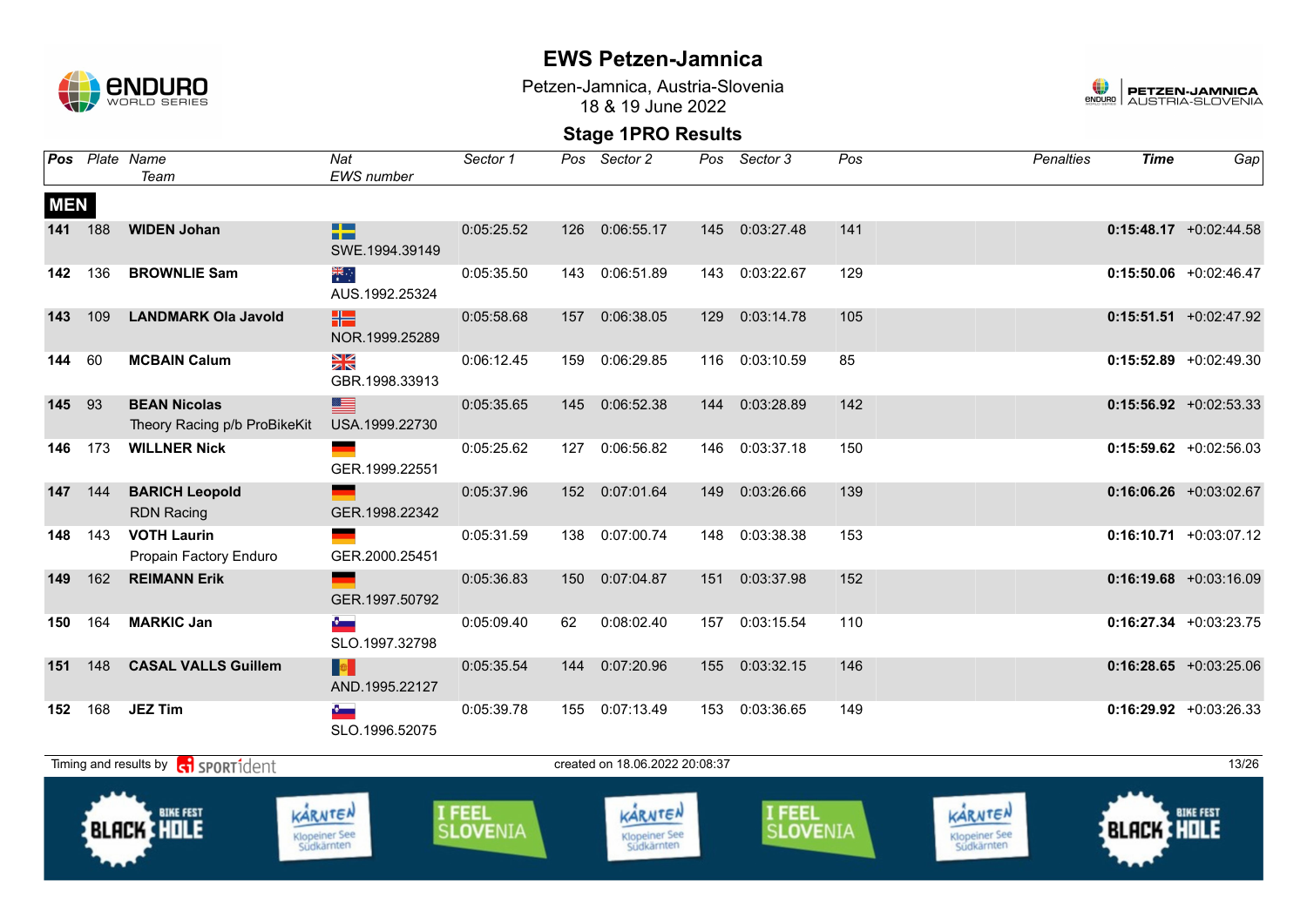

Petzen-Jamnica, Austria-Slovenia 18 & 19 June 2022



| Pos        |                | Plate Name                                                    | Nat                             | Sector 1   | Pos | Sector 2   | Pos              | Sector 3   | Pos | <b>Penalties</b> | <b>Time</b> | Gap                       |
|------------|----------------|---------------------------------------------------------------|---------------------------------|------------|-----|------------|------------------|------------|-----|------------------|-------------|---------------------------|
|            |                | Team                                                          | <b>EWS</b> number               |            |     |            |                  |            |     |                  |             |                           |
| <b>MEN</b> |                |                                                               |                                 |            |     |            |                  |            |     |                  |             |                           |
| 153        | 103            | <b>CAVAYE Andrew</b>                                          | 米<br>AUS.1996.24678             | 0:06:42.70 | 161 | 0:06:19.67 | 98               | 0:03:31.84 | 144 |                  |             | $0:16:34.21 + 0:03:30.62$ |
| 154        | 183            | <b>HAMMAR Tim</b>                                             | 55<br>SWE.1990.36752            | 0:05:36.78 | 149 | 0:07:19.27 | 154              | 0:03:47.06 | 157 |                  |             | $0:16:43.11 + 0:03:39.52$ |
| 155        | 189            | <b>BARTON Oliver</b>                                          | $\frac{N}{N}$<br>GBR.1990.33513 | 0:06:08.50 | 158 | 0:07:01.73 | 150 <sub>1</sub> | 0:03:40.60 | 156 |                  |             | $0:16:50.83 + 0:03:47.24$ |
| 156        | 181            | <b>STEFANSSON Jonas</b>                                       | ╬╧<br>ISL.1988.22287            | 0:06:29.32 | 160 | 0:07:08.92 | 152              | 0:03:25.88 | 136 |                  |             | $0:17:04.12 + 0:04:00.53$ |
| 157        | $\overline{4}$ | <b>MIQUEL Kevin</b><br><b>Specialized Racing</b>              | M<br>FRA.1991.21704             | 0:04:52.85 | 14  | 0:09:01.85 | 160              | 0:05:09.08 | 160 |                  |             | $0:19:03.78$ +0:06:00.19  |
| 158        | 147            | <b>SACCON Matteo</b><br>Abetone FullOut Gravity               | H.<br>ITA.2000.21866            | 0:05:29.69 | 134 | 0:10:17.65 | 161              | 0:03:47.80 | 158 |                  |             | $0:19:35.14 + 0:06:31.55$ |
| 159        | 70             | <b>GRANT Kelan</b><br><b>Nukeproof SRAM Factory</b><br>Racing | H<br>IRL.1993.21773             | 0:04:56.10 | 23  | 0:08:52.50 | 159              | 0:06:09.99 | 161 |                  |             | $0:19:58.59 + 0:06:55.00$ |
| 160        | 192            | <b>BLACHERE Nans</b>                                          | M.<br>FRA.1989.37519            | 0:05:16.09 | 99  | 0:10:47.65 | 162              | 0:08:42.28 | 162 |                  |             | $0:24:46.02 +0:11:42.43$  |
| 161        | 185            | <b>HUTH Nejc Robin</b>                                        | $\sim$<br>SLO.1990.24460        | 0:16:41.83 | 163 | 0:07:31.10 | 156              | 0:03:32.85 | 147 |                  |             | $0:27:45.78$ +0:14:42.19  |
| 162        | 135            | <b>ARNAUD Quentin</b>                                         | H<br>FRA.1994.22628             | 0:17:58.65 | 164 | 0:08:44.62 | 158              | 0:03:35.68 | 148 |                  |             | $0:30:18.95 +0:17:15.36$  |
| 163        | 259            | <b>HEINE Felix</b>                                            | GER.1990.25813                  | 0:07:23.82 | 162 |            |                  |            |     |                  |             | $0:38:42.92 + 0:25:39.33$ |

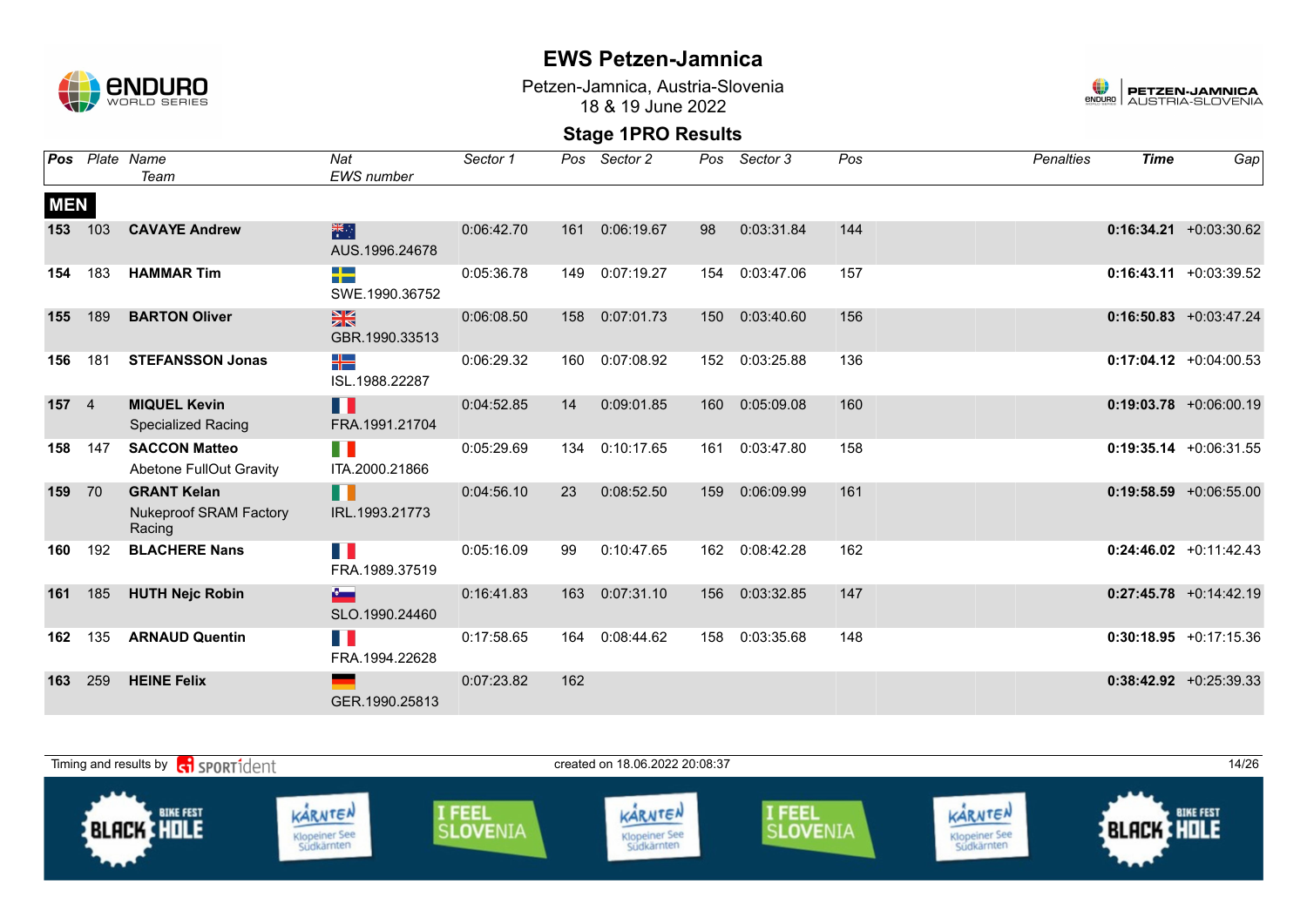

Petzen-Jamnica, Austria-Slovenia 18 & 19 June 2022



|                |     | Pos Plate Name<br>Team                           | Nat<br><b>EWS</b> number | Sector 1   | Pos            | Sector 2   | Pos            | Sector 3   | Pos            | <b>Penalties</b> | <b>Time</b> | Gap                       |
|----------------|-----|--------------------------------------------------|--------------------------|------------|----------------|------------|----------------|------------|----------------|------------------|-------------|---------------------------|
| <b>MEN</b>     |     |                                                  |                          |            |                |            |                |            |                |                  |             |                           |
| 164            | 155 | <b>FEJER Max</b>                                 |                          | 0:05:13.23 | 79             | 0:23:20.62 | 163            | 0:15:41.18 | 163            |                  |             | $0:44:15.03 +0:31:11.44$  |
|                |     | <b>Team Dorrong Enduro</b>                       | AUT.2000.21703           |            |                |            |                |            |                |                  |             |                           |
|                |     | MEN   Master 35+                                 |                          |            |                |            |                |            |                |                  |             |                           |
|                | 319 | <b>AMOUR Karim</b>                               | Ш                        | 0:05:06.32 | $\perp$        | 0:06:12.33 | $\mathbf{1}$   | 0:03:17.47 | $\overline{4}$ |                  | 0:14:36.12  |                           |
|                |     | <b>BH Enduro Racing Team</b>                     | FRA.1975.21696           |            |                |            |                |            |                |                  |             |                           |
| $\mathbf{2}$   | 292 | <b>EDGWORTH Scott</b>                            | N<br>X<br>GBR.1980.52475 | 0:05:20.17 | $\overline{2}$ | 0:06:12.67 | 2              | 0:03:17.20 | 3              |                  |             | $0:14:50.04$ +0:00:13.92  |
| $\mathbf{3}$   | 314 | <b>VESENBECKH Adrian</b>                         | GER.1979.33219           | 0:05:29.55 | 6              | 0:06:25.04 | 3              | 0:03:11.51 | $\overline{1}$ |                  |             | $0:15:06.10$ +0:00:29.98  |
|                | 304 | <b>VANER Jan</b>                                 | $\sim$<br>CZE.1983.22385 | 0:05:27.75 | 5              | 0:06:29.17 | 4              | 0:03:20.04 | 5              |                  |             | $0:15:16.96$ +0:00:40.84  |
| $5\phantom{1}$ | 317 | <b>LAUDER Bradley</b>                            | 米州<br>NZL.1985.27531     | 0:05:24.70 | $\overline{4}$ | 0:06:35.06 | 5              | 0:03:20.20 | 6              |                  |             | $0:15:19.96$ +0:00:43.84  |
| 6              | 293 | <b>HEIMEL Paul</b>                               | AUT.1987.24509           | 0:05:41.10 | 10             | 0:06:43.20 | 8              | 0:03:14.25 | $\overline{2}$ |                  |             | $0:15:38.55$ +0:01:02.43  |
| $\overline{7}$ | 316 | <b>BRODERICK Michael</b>                         | ▇≣<br>USA.1973.22376     | 0:05:44.96 | 12             | 0:06:38.57 | $\overline{7}$ | 0:03:23.19 | 8              |                  |             | $0:15:46.72 +0:01:10.60$  |
| 8              | 320 | <b>CARREZ Cedric</b><br>Lapierre Zipp Collective | n K<br>FRA.1978.23588    | 0:05:33.98 | $\overline{7}$ | 0:06:48.29 | 10             | 0:03:25.44 | 9              |                  |             | $0:15:47.71 + 0:01:11.59$ |
| 9              | 295 | <b>ZILAK Frantisek</b>                           | ь.<br>CZE.1981.22627     | 0:05:41.22 | 11             | 0:06:43.63 | 9              | 0:03:27.37 | 11             |                  |             | $0:15:52.22 +0:01:16.10$  |
| 10             | 299 | <b>SAINT-AUBIN Christophe</b>                    | T N<br>FRA.1986.35590    | 0:05:40.77 | 9              | 0:06:36.52 | 6              | 0:03:35.09 | 17             |                  |             | $0:15:52.38$ +0:01:16.26  |

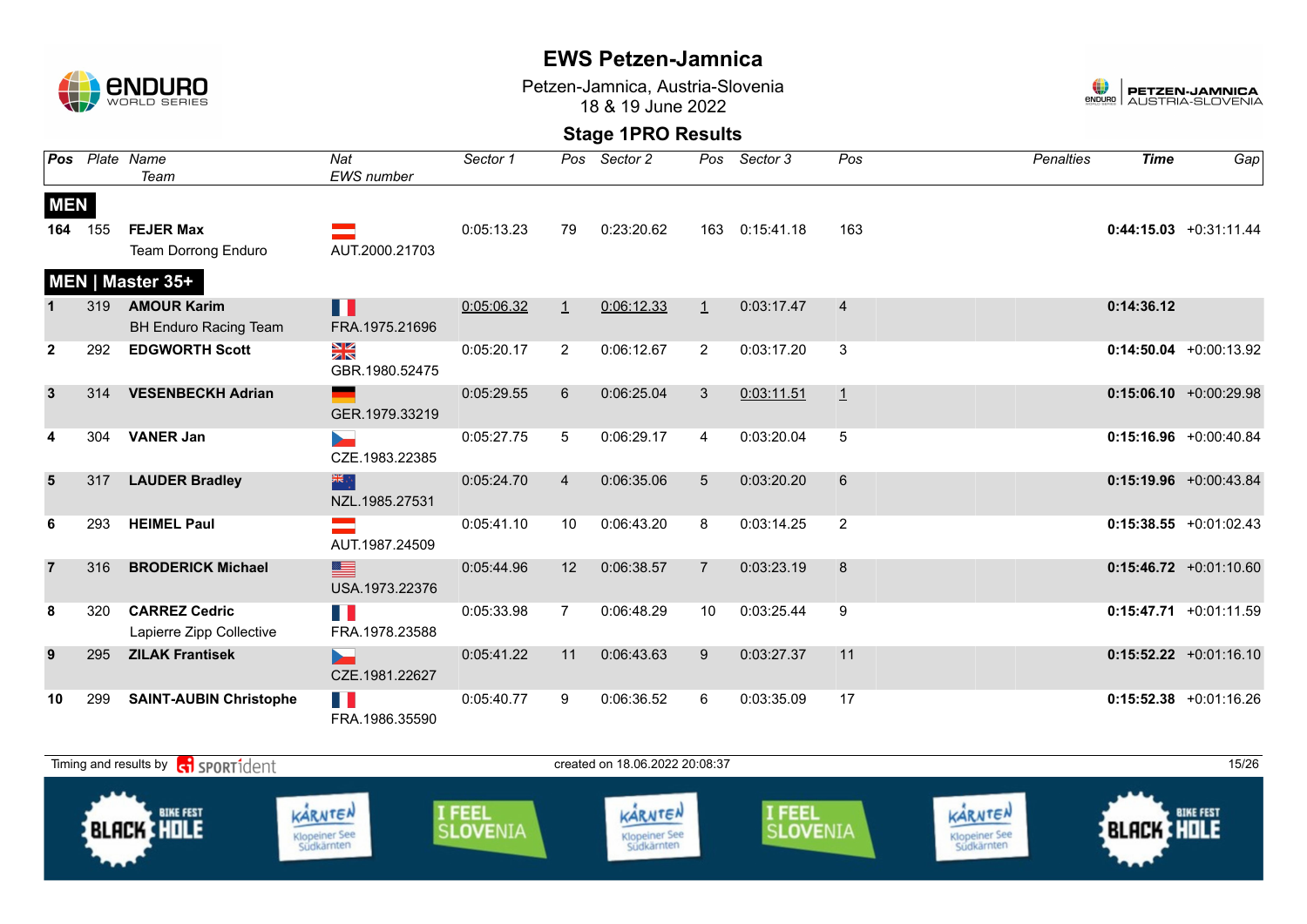

Petzen-Jamnica, Austria-Slovenia 18 & 19 June 2022



| Pos |     | Plate Name<br>Team                                        | Nat<br>EWS number                       | Sector 1                  | Pos | Sector 2                               |    | Pos Sector 3       | Pos            | <b>Penalties</b>                       | <b>Time</b>       | Gap                      |
|-----|-----|-----------------------------------------------------------|-----------------------------------------|---------------------------|-----|----------------------------------------|----|--------------------|----------------|----------------------------------------|-------------------|--------------------------|
|     |     | MEN   Master 35+                                          |                                         |                           |     |                                        |    |                    |                |                                        |                   |                          |
| 11  |     | 312 LOCHHEAD Andrew                                       | $\frac{N}{N}$<br>GBR.1984.25456         | 0:05:46.83                | 13  | 0:06:58.29                             | 13 | 0:03:23.14         | $\overline{7}$ |                                        |                   | $0:16:08.26$ +0:01:32.14 |
| 12  | 300 | <b>KULHAVY Radek</b>                                      | $\blacktriangleright$<br>CZE.1984.25807 | 0:05:24.59                | 3   | 0:07:03.15                             | 15 | 0:03:43.51         | 25             |                                        |                   | $0:16:11.25 +0:01:35.13$ |
| 13  | 309 | <b>CALVEZ Mathieu</b><br><b>Hotlines Nukeproof Racing</b> | H<br>FRA.1986.22152                     | 0:05:49.80                | 15  | 0:06:56.35                             | 12 | 0:03:30.85         | 14             |                                        |                   | $0:16:17.00 +0:01:40.88$ |
| 14  | 303 | <b>EXENBERGER Kurt</b>                                    | an an<br>AUT.1975.23045                 | 0:05:56.47                | 19  | 0:06:48.93                             | 11 | 0:03:31.76         | 15             |                                        |                   | $0:16:17.16$ +0:01:41.04 |
| 15  | 305 | <b>KARB Ingo</b>                                          | GER.1973.27505                          | 0:05:46.97                | 14  | 0:07:00.09                             | 14 | 0:03:34.29         | 16             |                                        |                   | $0:16:21.35 +0:01:45.23$ |
| 16  | 310 | <b>BERNARD Guillaume</b>                                  | T N<br>FRA.1983.22861                   | 0:05:56.15                | 18  | 0:07:06.52                             | 16 | 0:03:27.57         | 12             |                                        |                   | $0:16:30.24$ +0:01:54.12 |
| 17  | 294 | <b>REISER Christoph</b>                                   | GER.1986.25635                          | 0:05:50.20                | 16  | 0:07:16.33                             | 17 | 0:03:26.73         | 10             |                                        |                   | $0:16:33.26 +0:01:57.14$ |
| 18  | 291 | <b>KOLEV Ivan</b>                                         | BUL.1981.22786                          | 0:05:38.35                | 8   | 0:07:28.97                             | 22 | 0:03:35.93         | 19             |                                        |                   | $0:16:43.25 +0:02:07.13$ |
| 19  | 290 | <b>WINKLER Gabor</b>                                      | HUN.1974.22246                          | 0:06:09.50                | 22  | 0:07:25.10                             | 19 | 0:03:30.69         | 13             |                                        |                   | $0:17:05.29$ +0:02:29.17 |
| 20  | 298 | <b>FELLGETT Theo</b>                                      | XK<br>GBR.1986.38997                    | 0:06:06.95                | 20  | 0:07:23.73                             | 18 | 0:03:38.52         | 22             |                                        |                   | $0:17:09.20 +0:02:33.08$ |
| 21  | 307 | <b>WARD Joe</b>                                           | H<br>IRL.1971.22541                     | 0:06:15.08                | 25  | 0:07:29.50                             | 23 | 0:03:36.51         | 20             |                                        |                   | $0:17:21.09$ +0:02:44.97 |
| 22  | 301 | <b>GRUBER Markus</b>                                      | AUT.1984.22503                          | 0:06:22.77                | 27  | 0:07:25.30                             | 20 | 0:03:35.15         | 18             |                                        |                   | $0:17:23.22 +0:02:47.10$ |
|     |     | Timing and results by contract of the SPORT1 dent         |                                         |                           |     | created on 18.06.2022 20:08:37         |    |                    |                |                                        |                   | 16/26                    |
|     |     | <b>BIKE FEST</b><br><b>BLACK HOLE</b>                     | KARNTEN<br>Klopeiner See<br>Südkärnten  | I FEEL<br><b>SLOVENIA</b> |     | KARNTEN<br>Klopeiner See<br>Südkärnten |    | I FEEL<br>SLOVENIA |                | KARNTEN<br>Klopeiner See<br>Südkärnten | <b>BLACK HOLE</b> | <b>BIKE FEST</b>         |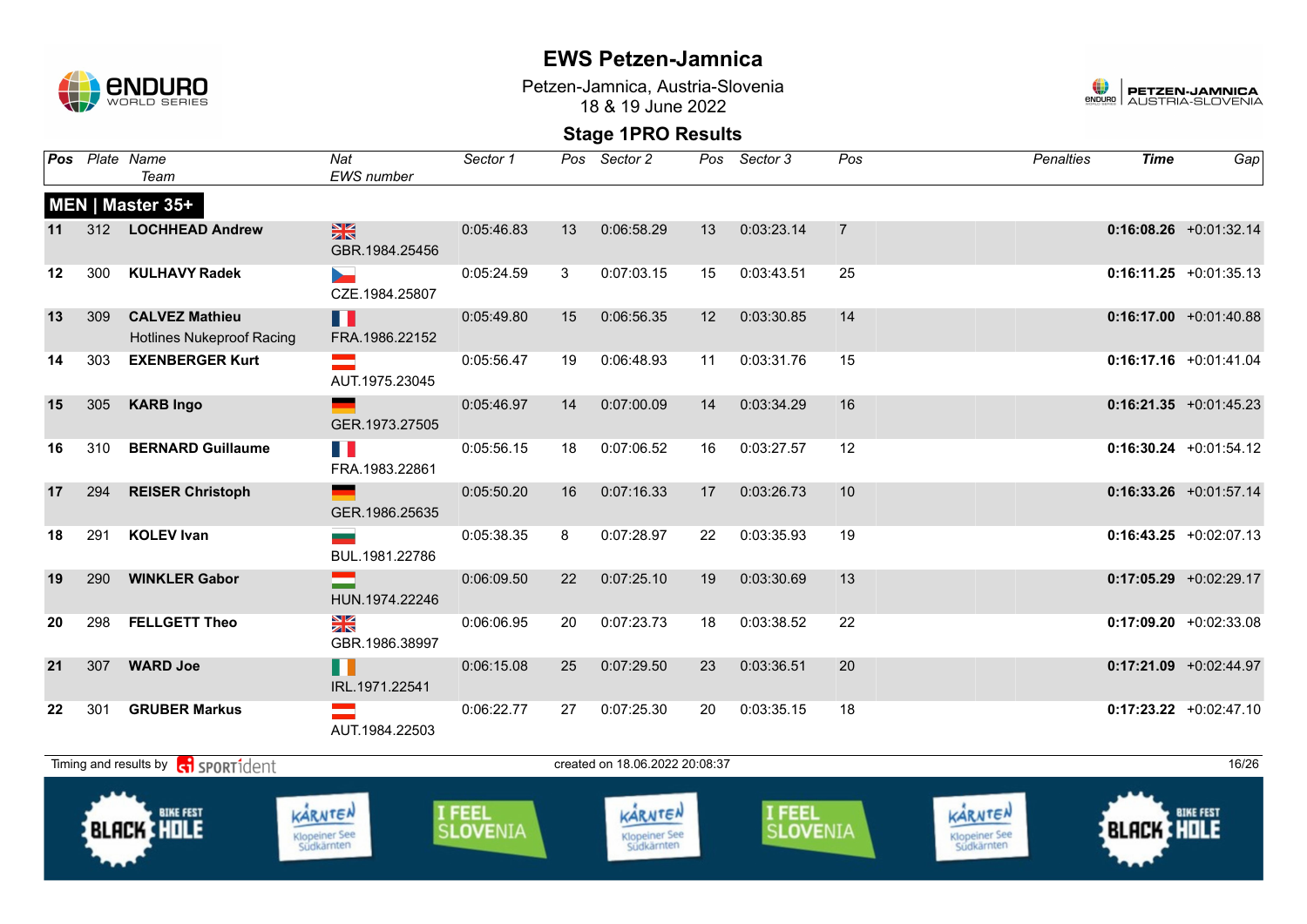

Petzen-Jamnica, Austria-Slovenia 18 & 19 June 2022



|              |     | Pos Plate Name<br>Team                            | Nat<br><b>EWS</b> number                | Sector 1                  |                                | Pos Sector 2                           | Pos     | Sector 3                  | Pos     | <b>Penalties</b>                       | <b>Time</b>       | Gap                       |
|--------------|-----|---------------------------------------------------|-----------------------------------------|---------------------------|--------------------------------|----------------------------------------|---------|---------------------------|---------|----------------------------------------|-------------------|---------------------------|
|              |     | MEN   Master 35+                                  |                                         |                           |                                |                                        |         |                           |         |                                        |                   |                           |
| 23           | 306 | <b>EICHINGER Christoph</b>                        | GER.1980.39926                          | 0:06:20.69                | 26                             | 0:07:26.18                             | 21      | 0:03:37.25                | 21      |                                        |                   | $0:17:24.12$ +0:02:48.00  |
| 24           | 308 | <b>SCOTT Darren</b>                               | XK<br>GBR.1971.22334                    | 0:05:51.23                | 17                             | 0:07:41.50                             | 24      | 0:03:57.98                | 29      |                                        |                   | $0:17:30.71$ +0:02:54.59  |
| 25           | 297 | <b>MICHALEK Viktor</b>                            | $\mathbf{E}$<br>SVK.1980.35835          | 0:06:15.00                | 24                             | 0:07:42.40                             | 25      | 0:03:39.24                | 23      |                                        |                   | $0:17:36.64$ +0:03:00.52  |
| 26           | 289 | <b>BODEUX Xavier</b>                              | H.<br>BEL.1976.21936                    | 0:06:12.05                | 23                             | 0:07:45.75                             | 26      | 0:03:41.42                | 24      |                                        |                   | $0:17:39.22 +0:03:03.10$  |
| 27           | 296 | <b>SURBALLE Emiliano</b>                          | $\sim$ 0.00<br>ARG.1978.24423           | 0:06:08.85                | 21                             | 0:07:51.71                             | 27      | 0:03:46.43                | 27      |                                        |                   | $0:17:46.99 + 0:03:10.87$ |
| 28           | 302 | <b>PAJMA Martin</b>                               | <b>Designation</b><br>CZE.1977.22282    | 0:06:22.95                | 28                             | 0:07:51.80                             | 28      | 0:03:45.06                | 26      |                                        |                   | $0:17:59.81 + 0:03:23.69$ |
| 29           | 287 | <b>HUGHES David</b>                               | П<br>IRL.1971.21814                     | 0:06:31.65                | 29                             | 0:07:52.10                             | 29      | 0:03:59.11                | 30      |                                        |                   | $0:18:22.86$ +0:03:46.74  |
| 30           | 288 | <b>DAUMAS Eric</b>                                | FRA.1968.22075                          | 0:06:45.55                | 30                             | 0:07:55.66                             | 30      | 0:03:52.57                | 28      |                                        |                   | $0:18:33.78$ +0:03:57.66  |
|              |     | MEN   Under 21                                    |                                         |                           |                                |                                        |         |                           |         |                                        |                   |                           |
|              | 286 | <b>MEIER-SMITH Luke</b><br>Propain Factory Enduro | 米<br>AUS.2002.25147                     | 0:04:48.58                | $\overline{2}$                 | 0:05:42.83                             | 2       | 0:02:55.40                | $\perp$ |                                        | 0:13:26.81        |                           |
| $\mathbf{2}$ | 274 | <b>HELLY Johnathan</b>                            | $\blacktriangleright$<br>CAN.2003.27147 | 0:04:52.29                | $\mathbf{3}$                   | 0:05:42.46                             | $\perp$ | 0:03:00.32                | 3       |                                        |                   | $0:13:35.07$ +0:00:08.26  |
| 3            | 240 | <b>SMRDEL Miha</b>                                | $\sim$<br>SLO.2004.38908                | 0:04:58.12                | $5\overline{)}$                | 0:05:50.55                             | 3       | 0:02:57.27                | 2       |                                        |                   | $0:13:45.94 +0:00:19.13$  |
|              |     | Timing and results by ci SPORT1dent               |                                         |                           | created on 18.06.2022 20:08:37 |                                        |         |                           |         |                                        | 17/26             |                           |
|              |     | <b>BIKE FEST</b><br><b>BLACK HOLE</b>             | KARNTEN<br>Klopeiner See<br>Südkärnten  | I FEEL<br><b>SLOVENIA</b> |                                | KARNTEN<br>Klopeiner See<br>Südkärnten |         | I FEEL<br><b>SLOVENIA</b> |         | KARNTEN<br>Klopeiner See<br>Südkärnten | <b>BLACK HOLE</b> | <b>BIKE FEST</b>          |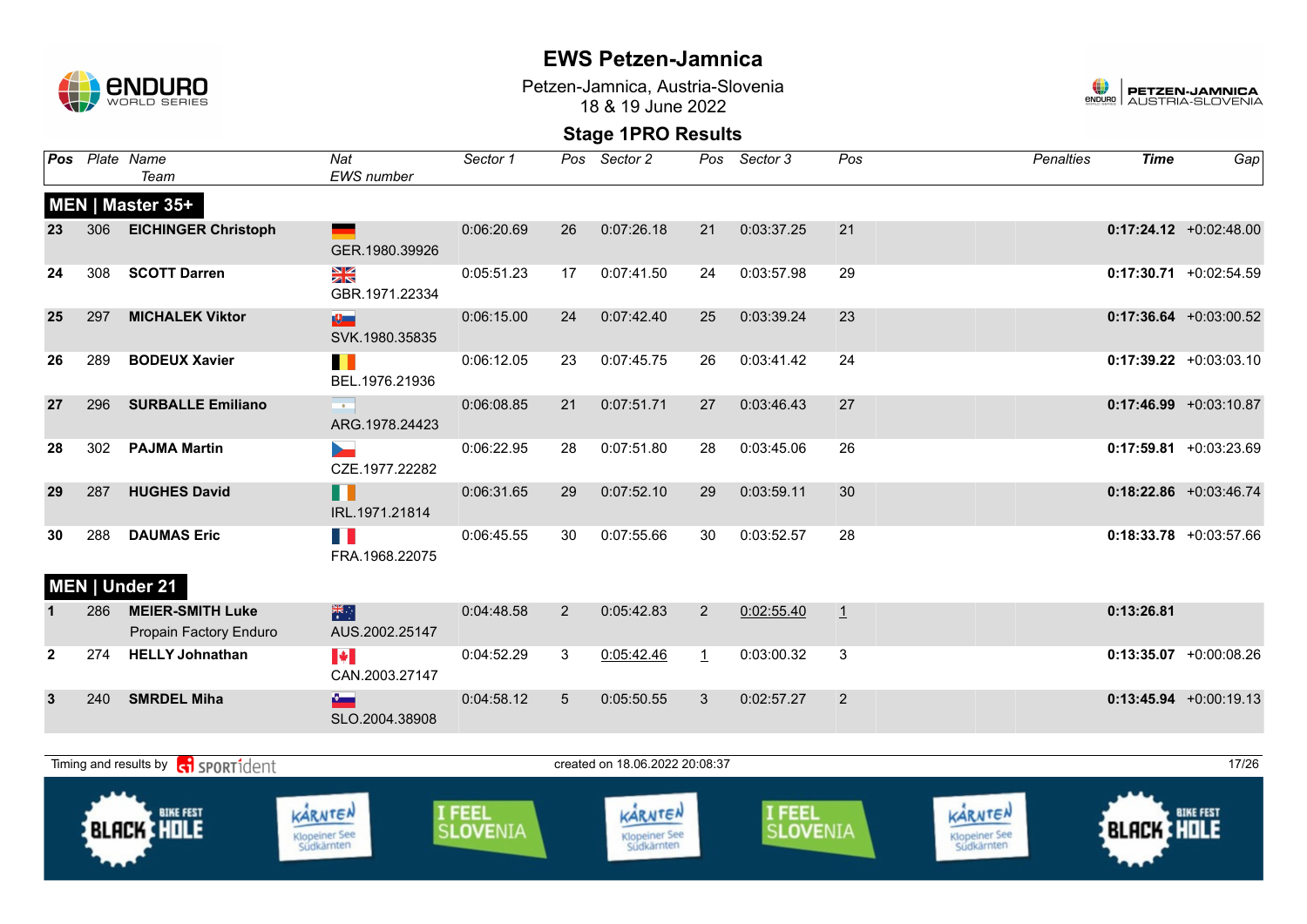

Petzen-Jamnica, Austria-Slovenia 18 & 19 June 2022



| Pos            |     | Plate Name<br>Team                                    | Nat<br><b>EWS</b> number                  | Sector 1                         |                | Pos Sector 2                           | Pos             | Sector 3                  | Pos | <b>Penalties</b>                       | <b>Time</b>       | Gap                       |
|----------------|-----|-------------------------------------------------------|-------------------------------------------|----------------------------------|----------------|----------------------------------------|-----------------|---------------------------|-----|----------------------------------------|-------------------|---------------------------|
|                |     | MEN   Under 21                                        |                                           |                                  |                |                                        |                 |                           |     |                                        |                   |                           |
|                | 279 | <b>HANCOCK Emmett</b>                                 | $\blacktriangleright$<br>CAN.2002.37051   | 0:05:03.43                       | 9              | 0:05:52.18                             | 4               | 0:03:02.64                | 4   |                                        |                   | $0:13:58.25 + 0:00:31.44$ |
| 5              | 280 | <b>SCHEELE William</b>                                | HS<br>NOR.2003.33415                      | 0:05:02.95                       | 8              | 0:05:52.97                             | 5               | 0:03:03.53                | 5   |                                        |                   | $0:13:59.45$ +0:00:32.64  |
| 6              | 250 | <b>KLOKOCKA Vojtech</b>                               | CZE.2004.36797                            | 0:04:57.76                       | 4              | 0:06:03.57                             | $\overline{7}$  | 0:03:04.76                | 9   |                                        |                   | $0:14:06.09$ +0:00:39.28  |
| $\overline{7}$ | 285 | <b>SHERLOCK Seth</b>                                  | M<br>CAN.2002.40432                       | 0:04:47.55                       | $\perp$        | 0:06:16.20                             | 20              | 0:03:08.53                | 17  |                                        |                   | $0:14:12.28$ +0:00:45.47  |
| 8              | 251 | <b>BRACONI Francesco</b>                              | H B<br>ITA.2003.36890                     | 0:05:09.43                       | 17             | 0:06:05.90                             | 9               | 0:03:04.61                | 8   |                                        |                   | $0:14:19.94 +0:00:53.13$  |
| 9              | 268 | <b>RYYNANEN Tarmo</b>                                 | $\pm$<br>FIN.2002.31950                   | 0:05:06.73                       | 13             | 0:06:05.45                             | 8               | 0:03:10.69                | 26  |                                        |                   | $0:14:22.87$ +0:00:56.06  |
| 10             | 281 | <b>PIERCY Jack</b><br><b>Commencal Les Orres Team</b> | $\frac{\sum x}{\sum x}$<br>GBR.2004.36927 | 0:05:02.70                       | $\overline{7}$ | 0:06:12.51                             | 16              | 0:03:08.95                | 20  |                                        |                   | $0:14:24.16$ +0:00:57.35  |
| 11             | 262 | <b>KAUX Marin</b><br><b>Tribe Pyrenees Gravity</b>    | Ш<br>FRA.2002.30383                       | 0:05:07.95                       | 15             | 0:06:08.30                             | 12 <sup>2</sup> | 0:03:08.90                | 19  |                                        |                   | $0:14:25.15 + 0:00:58.34$ |
| 12             | 276 | <b>PEREZ Enzo</b><br><b>Tribe Pyrenees Gravity</b>    | FRA.2004.38362                            | 0:05:03.71                       | 10             | 0:06:12.02                             | 15              | 0:03:11.87                | 27  |                                        |                   | $0:14:27.60 +0:01:00.79$  |
| 13             | 260 | <b>COPE Daniel</b>                                    | $\frac{N}{N}$<br>GBR.2003.36534           | 0:05:10.35                       | 18             | 0:06:07.98                             | 11              | 0:03:09.70                | 23  |                                        |                   | $0:14:28.03$ +0:01:01.22  |
| 14             | 272 | <b>ICARDO Alexis</b><br>Canyon CLLTV Dainese          | T N<br>FRA.2003.31902                     | 0:05:05.10                       | 12             | 0:06:15.53                             | 19              | 0:03:07.43                | 14  |                                        |                   | $0:14:28.06$ +0:01:01.25  |
| 15             | 166 | <b>HEINE Geraud</b>                                   | H<br>BEL.2004.25833                       | 0:05:12.80                       | 22             | 0:06:07.05                             | 10 <sup>°</sup> | 0:03:09.60                | 22  |                                        |                   | $0:14:29.45$ +0:01:02.64  |
|                |     | Timing and results by contract SPORT1dent             |                                           |                                  |                | created on 18.06.2022 20:08:37         |                 |                           |     |                                        |                   | 18/26                     |
|                |     | <b>BIKE FEST</b><br><b>BLACK HOLE</b>                 | KARNTEN<br>Klopeiner See<br>Südkärnten    | <b>I FEEL</b><br><b>SLOVENIA</b> |                | KARNTEN<br>Klopeiner See<br>Südkärnten |                 | <b>I FEEL</b><br>SLOVENIA |     | KARNTEN<br>Klopeiner See<br>Südkärnten | <b>BLACK HOLE</b> | <b>BIKE FEST</b>          |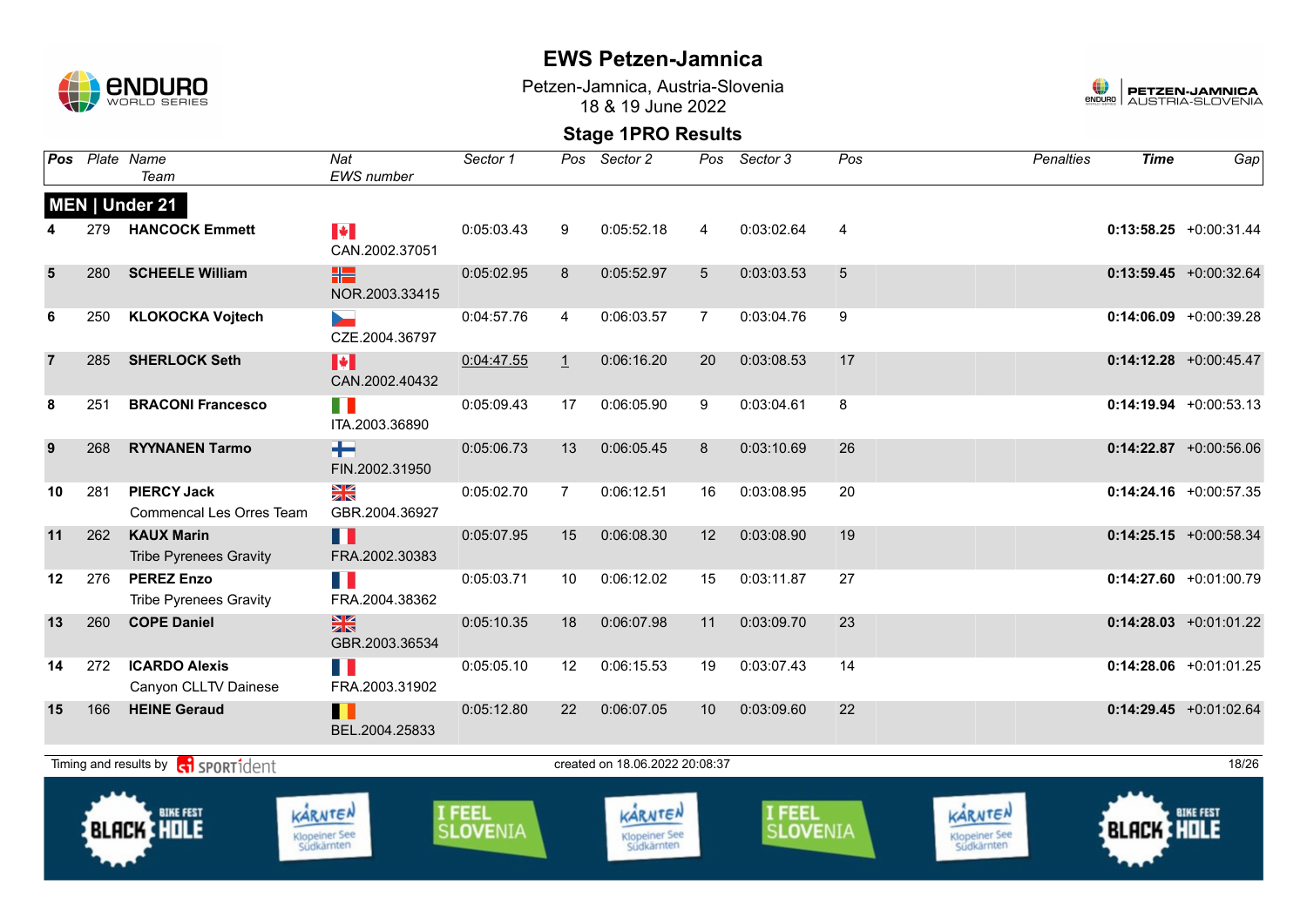

Petzen-Jamnica, Austria-Slovenia 18 & 19 June 2022



| Pos |     | Plate Name<br>Team                                        | Nat<br><b>EWS</b> number | Sector 1                  | Pos            | Sector 2                               | Pos | Sector 3                  | Pos            | <b>Penalties</b>                       | <b>Time</b>       | Gap                       |
|-----|-----|-----------------------------------------------------------|--------------------------|---------------------------|----------------|----------------------------------------|-----|---------------------------|----------------|----------------------------------------|-------------------|---------------------------|
|     |     | MEN   Under 21                                            |                          |                           |                |                                        |     |                           |                |                                        |                   |                           |
| 16  | 264 | <b>LESQUIR Tom</b><br><b>Hotlines Nukeproof Racing</b>    | E.<br>FRA.2003.36215     | 0:05:11.85                | 20             | 0:06:10.45                             | 14  | 0:03:07.22                | 13             |                                        |                   | $0:14:29.52$ +0:01:02.71  |
| 17  | 277 | <b>FAIRBROTHER Matthew</b>                                | 器亭<br>NZL.2004.35439     | 0:05:04.68                | 11             | 0:06:13.88                             | 17  | 0:03:11.96                | 28             |                                        |                   | $0:14:30.52$ +0:01:03.71  |
| 18  | 266 | <b>ESCHLER Lasse</b>                                      | GER.2005.37539           | 0:05:07.80                | 14             | 0:06:17.40                             | 22  | 0:03:08.80                | 18             |                                        |                   | $0:14:34.00 +0:01:07.19$  |
| 19  | 284 | <b>GILCHRIST Ryan</b>                                     | 米<br>AUS.2002.36859      | 0:04:58.13                | $6\phantom{1}$ | 0:06:32.07                             | 34  | 0:03:04.36                | $\overline{7}$ |                                        |                   | $0:14:34.56$ +0:01:07.75  |
| 20  | 252 | <b>HOGLUND Andreas</b>                                    | ╇<br>SWE.2002.36347      | 0:05:18.13                | 29             | 0:06:09.60                             | 13  | 0:03:06.97                | 10             |                                        |                   | $0:14:34.70 +0:01:07.89$  |
| 21  | 269 | <b>PINKERTON Ryan Kenneth</b><br><b>GT Factory Racing</b> | ■<br>USA.2005.40481      | 0:05:08.85                | 16             | 0:06:20.05                             | 25  | 0:03:10.00                | 24             |                                        |                   | $0:14:38.90 +0:01:12.09$  |
| 22  | 229 | <b>PIVNICKA Jakub</b>                                     | b.<br>CZE.2005.38692     | 0:05:11.67                | 19             | 0:06:19.88                             | 24  | 0:03:09.45                | 21             |                                        |                   | $0:14:41.00 +0:01:14.19$  |
| 23  | 258 | <b>VERNHET Axel</b>                                       | H H<br>FRA.2002.34183    | 0:05:16.58                | 26             | 0:06:17.52                             | 23  | 0:03:07.98                | 15             |                                        |                   | $0:14:42.08$ +0:01:15.27  |
| 24  | 270 | <b>HOFMANN Noah</b>                                       | AUT.2003.36750           | 0:05:22.08                | 30             | 0:06:15.27                             | 18  | 0:03:08.20                | 16             |                                        |                   | $0:14:45.55 + 0:01:18.74$ |
| 25  | 237 | <b>FOCKENBERGER Timmy</b>                                 | AUT.2003.33138           | 0:05:25.35                | 34             | 0:06:16.33                             | 21  | 0:03:10.28                | 25             |                                        |                   | $0:14:51.96$ +0:01:25.15  |
| 26  | 278 | <b>JOHNSTON Guy</b>                                       | ▓<br>NZL.2003.50550      | 0:05:13.00                | 23             | 0:06:20.15                             | 26  | 0:03:19.18                | 36             |                                        |                   | $0:14:52.33 +0:01:25.52$  |
| 27  | 236 | <b>VAANANEN Erik Edvin</b>                                | ┿┥<br>FIN.2003.33917     | 0:05:50.25                | 51             | 0:06:01.69                             | 6   | 0:03:03.55                | 6              |                                        |                   | $0:14:55.49$ +0:01:28.68  |
|     |     | Timing and results by <b>contract</b> sport ident         |                          |                           |                | created on 18.06.2022 20:08:37         |     |                           |                |                                        |                   | 19/26                     |
|     |     | <b>BIKE FEST</b><br><b>BLACK HOLE</b>                     | KARNTEN<br>Klopeiner See | I FEEL<br><b>SLOVENIA</b> |                | KARNTEN<br>Klopeiner See<br>Südkärnten |     | I FEEL<br><b>SLOVENIA</b> |                | KARNTEN<br>Klopeiner See<br>Südkärnten | <b>BLACK HOLE</b> | <b>BIKE FEST</b>          |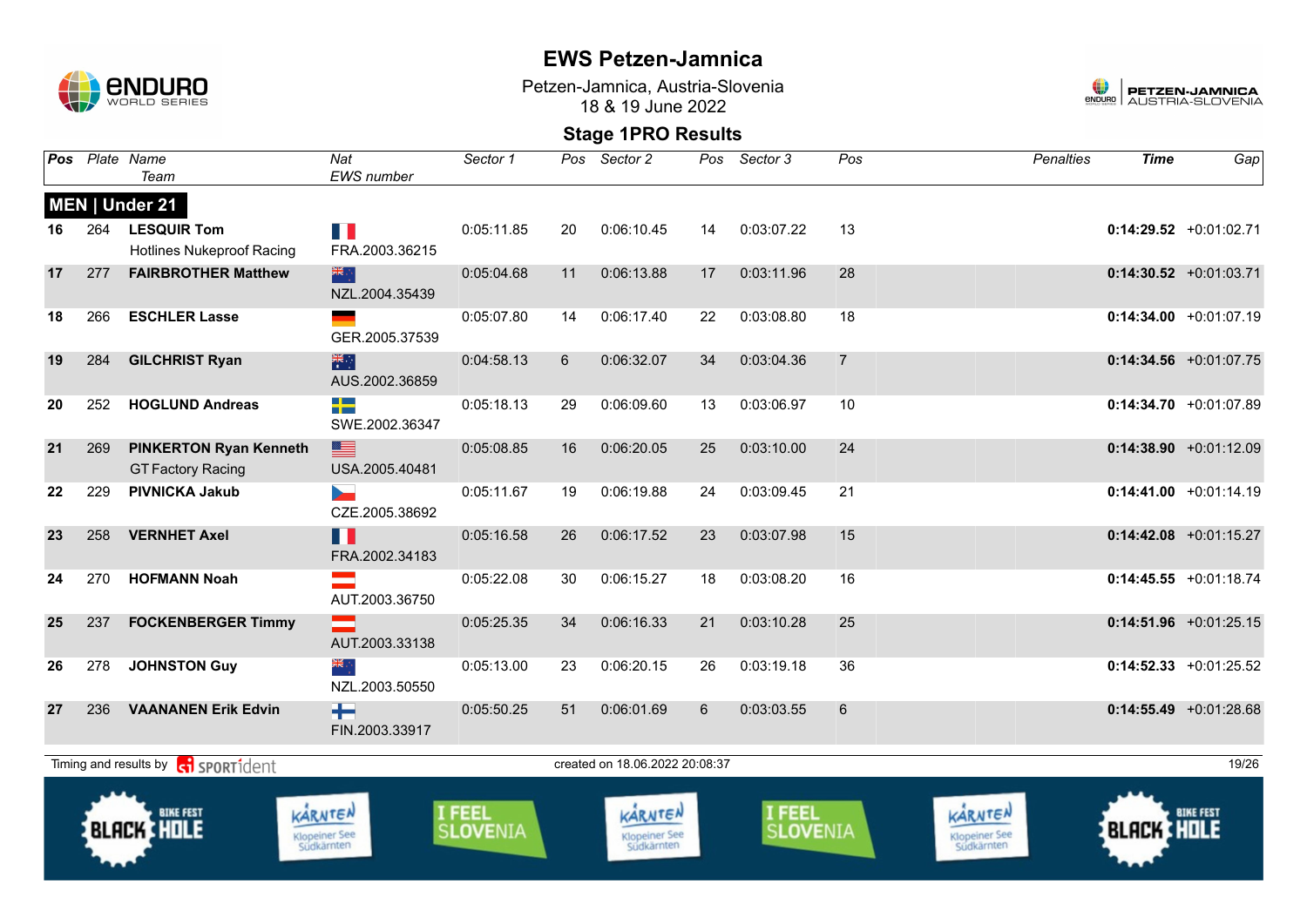

Petzen-Jamnica, Austria-Slovenia 18 & 19 June 2022



| Pos |     | Plate Name<br>Team                                       | Nat<br><b>EWS</b> number               | Sector 1                  | Pos | Sector 2                               | Pos | Sector 3           | Pos | <b>Penalties</b>                       | <b>Time</b>       | $Ga$ p                    |
|-----|-----|----------------------------------------------------------|----------------------------------------|---------------------------|-----|----------------------------------------|-----|--------------------|-----|----------------------------------------|-------------------|---------------------------|
|     |     | MEN   Under 21                                           |                                        |                           |     |                                        |     |                    |     |                                        |                   |                           |
| 28  | 267 | <b>WAYMAN Alex</b>                                       | ▓<br>NZL.2004.35117                    | 0:05:16.42                | 25  | 0:06:25.25                             | 32  | 0:03:14.00         | 32  |                                        |                   | $0:14:55.67 +0:01:28.86$  |
| 29  | 245 | <b>FORBES Lachie</b>                                     | 米<br>AUS.2003.36655                    | 0:05:28.00                | 36  | 0:06:24.80                             | 31  | 0:03:07.15         | 12  |                                        |                   | $0:14:59.95$ +0:01:33.14  |
| 30  | 275 | <b>BROWN Lewis</b>                                       | X<br>GBR.2002.37821                    | 0:05:13.51                | 24  | 0:06:24.70                             | 29  | 0:03:23.12         | 41  |                                        |                   | $0:15:01.33 +0:01:34.52$  |
| 31  | 246 | <b>BUENGEN Lars Henrik</b><br>Swiss Enduro Team by Giant | Ð<br>SUI.2005.27225                    | 0:05:32.90                | 41  | 0:06:22.45                             | 27  | 0:03:07.07         | 11  |                                        |                   | $0:15:02.42 +0:01:35.61$  |
| 32  | 238 | <b>PURTOLA Joonas</b>                                    | ┿<br>FIN.2004.39349                    | 0:05:28.47                | 37  | 0:06:22.72                             | 28  | 0:03:12.57         | 29  |                                        |                   | $0:15:03.76$ +0:01:36.95  |
| 33  | 282 | <b>RANDELL Jayden</b>                                    | $\frac{N}{N}$<br>GBR.2003.27895        | 0:05:17.67                | 28  | 0:06:41.55                             | 38  | 0:03:21.46         | 38  |                                        |                   | $0:15:20.68$ +0:01:53.87  |
| 34  | 256 | <b>BARTLETT Jamie</b>                                    | ak ∴<br>NZL.2002.29529                 | 0:05:25.90                | 35  | 0:06:39.17                             | 37  | 0:03:17.07         | 33  |                                        |                   | $0:15:22.14$ +0:01:55.33  |
| 35  | 261 | <b>FOURCADE Luca</b><br><b>Tribe Pyrenees Gravity</b>    | H.<br>FRA.2003.35944                   | 0:05:24.83                | 33  | 0:06:49.99                             | 43  | 0:03:13.47         | 30  |                                        |                   | $0:15:28.29$ +0:02:01.48  |
| 36  | 254 | <b>HUTMAN Omer</b>                                       | $\frac{1}{\sqrt{2}}$<br>ISR.2004.40015 | 0:05:17.40                | 27  | 0:06:31.15                             | 33  | 0:03:40.56         | 48  |                                        |                   | $0:15:29.11 + 0:02:02.30$ |
| 37  | 231 | <b>HEITMANN Jonathan</b>                                 | GER.2004.50848                         | 0:05:43.50                | 46  | 0:06:32.25                             | 35  | 0:03:13.55         | 31  |                                        |                   | $0:15:29.30 +0:02:02.49$  |
| 38  | 239 | <b>FIEDLER Zdenek</b>                                    | CZE.2002.27427                         | 0:05:41.55                | 45  | 0:06:24.70                             | 29  | 0:03:25.76         | 42  |                                        |                   | $0:15:32.01$ +0:02:05.20  |
| 39  | 253 | <b>HARROP Zack</b>                                       | $\frac{N}{N}$<br>GBR.2003.30354        | 0:05:23.70                | 32  | 0:06:41.65                             | 39  | 0:03:30.81         | 46  |                                        |                   | $0:15:36.16$ +0:02:09.35  |
|     |     | Timing and results by ci SPORT1dent                      |                                        |                           |     | created on 18.06.2022 20:08:37         |     |                    |     |                                        |                   | 20/26                     |
|     |     | <b>BIKE FEST</b><br><b>BLACK HOLE</b>                    | KARNTEN<br>Klopeiner See<br>Südkärnten | I FEEL<br><b>SLOVENIA</b> |     | KARNTEN<br>Klopeiner See<br>Südkärnten |     | I FEEL<br>SLOVENIA |     | KARNTEN<br>Klopeiner See<br>Südkärnten | <b>BLACK HOLE</b> | <b>BIKE FEST</b>          |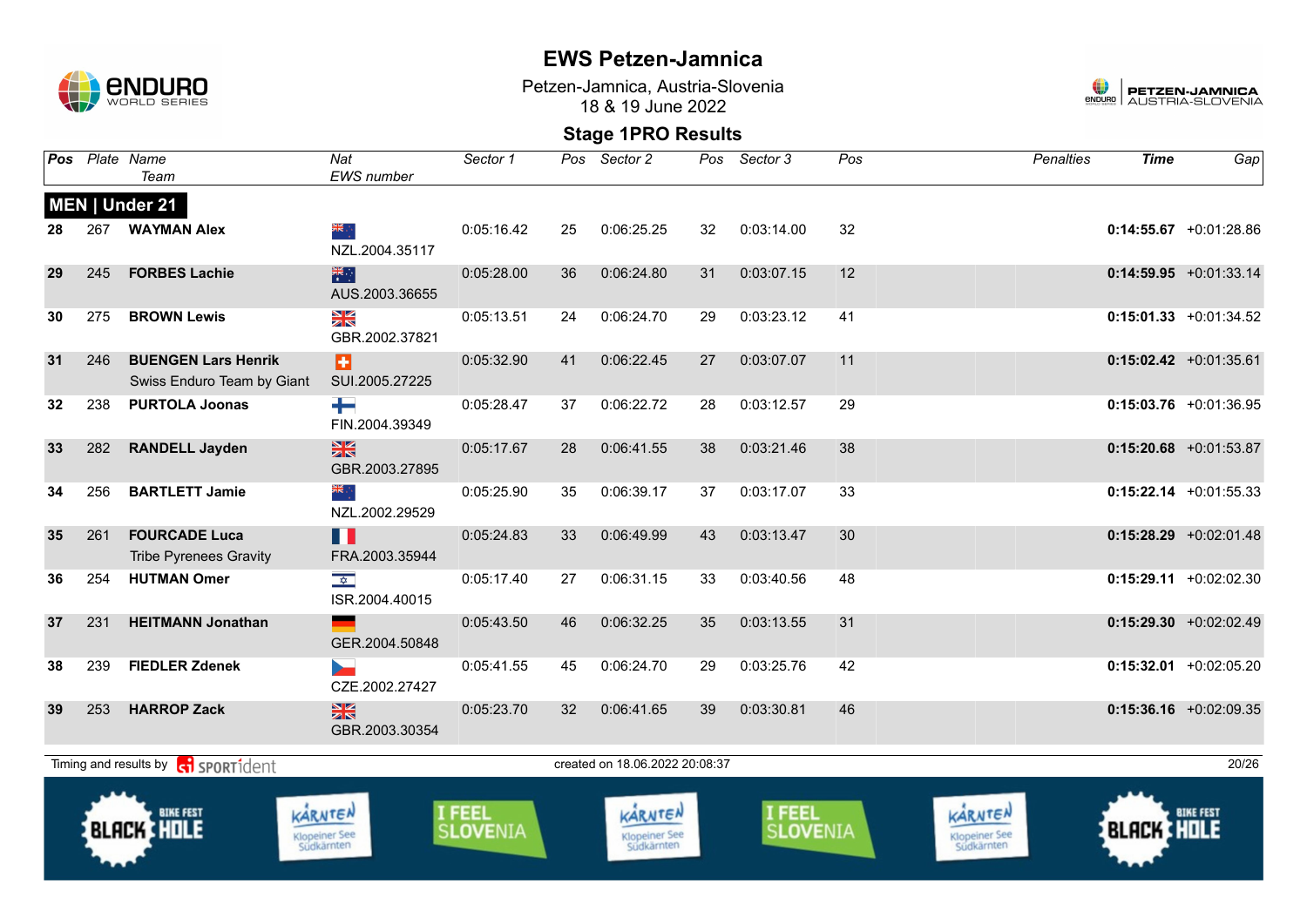

Petzen-Jamnica, Austria-Slovenia 18 & 19 June 2022



|    |     | Pos Plate Name<br>Team                          | Nat<br><b>EWS</b> number                     | Sector 1           |    | Pos Sector 2                           | Pos | Sector 3                    | Pos | <b>Penalties</b>                       | <b>Time</b>       | Gap                       |
|----|-----|-------------------------------------------------|----------------------------------------------|--------------------|----|----------------------------------------|-----|-----------------------------|-----|----------------------------------------|-------------------|---------------------------|
|    |     | MEN   Under 21                                  |                                              |                    |    |                                        |     |                             |     |                                        |                   |                           |
| 40 | 248 | <b>FUCHS Peter</b>                              | GER.2002.33379                               | 0:05:47.25         | 49 | 0:06:33.80                             | 36  | 0:03:19.88                  | 37  |                                        |                   | $0:15:40.93 + 0:02:14.12$ |
| 41 | 249 | <b>GOWEIL Jonas</b><br><b>Cube Action Team</b>  | ▀<br>AUT.2002.36734                          | 0:05:22.88         | 31 | 0:06:56.44                             | 45  | 0:03:22.22                  | 40  |                                        |                   | $0:15:41.54$ +0:02:14.73  |
| 42 | 265 | <b>WHITE Ronan</b>                              | ≥K<br>GBR.2002.36972                         | 0:05:48.50         | 50 | 0:06:43.72                             | 41  | 0:03:18.21                  | 35  |                                        |                   | $0:15:50.43$ +0:02:23.62  |
| 43 | 230 | <b>SOJKA Adam</b>                               | POL.2005.52418                               | 0:05:37.07         | 44 | 0:06:47.70                             | 42  | 0:03:27.90                  | 43  |                                        |                   | $0:15:52.67$ +0:02:25.86  |
| 44 | 283 | <b>BRODIE William</b>                           | XK<br>GBR.2004.37689                         | 0:05:12.02         | 21 | 0:07:25.95                             | 51  | 0:03:17.26                  | 34  |                                        |                   | $0:15:55.23$ +0:02:28.42  |
| 45 | 244 | <b>SCHLEICHER Valentin</b><br><b>RDN Racing</b> | $\mathcal{L}(\mathcal{A})$<br>GER.2002.26946 | 0:05:31.39         | 40 | 0:06:42.69                             | 40  | 0:03:44.94                  | 49  |                                        |                   | $0:15:59.02$ +0:02:32.21  |
| 46 | 241 | <b>GREEN Lachlan</b>                            | ॣैं<br>AUS.2002.36954                        | 0:05:43.60         | 47 | 0:06:56.27                             | 44  | 0:03:30.33                  | 45  |                                        |                   | $0:16:10.20 +0:02:43.39$  |
| 47 | 257 | <b>CLEMENT Liam</b>                             | 米<br>GBR.2004.37661                          | 0:05:45.10         | 48 | 0:07:04.48                             | 46  | 0:03:22.03                  | 39  |                                        |                   | $0:16:11.61$ +0:02:44.80  |
| 48 | 235 | <b>LINDBLOM Carter</b>                          | <u>est</u><br>USA.2003.27008                 | 0:05:35.81         | 42 | 0:07:08.57                             | 47  | 0:03:33.71                  | 47  |                                        |                   | $0:16:18.09 + 0:02:51.28$ |
| 49 | 233 | <b>WEIHING Leon</b>                             | GER.2003.33397                               | 0:05:29.20         | 38 | 0:07:25.47                             | 50  | 0:03:28.35                  | 44  |                                        |                   | $0:16:23.02$ +0:02:56.21  |
| 50 | 242 | <b>SHPANOF Elad</b>                             | $\frac{1}{\sqrt{2}}$<br>ISR.2005.40398       | 0:05:35.95         | 43 | 0:07:21.38                             | 49  | 0:03:49.69                  | 50  |                                        |                   | $0:16:47.02$ +0:03:20.21  |
| 51 | 234 | <b>HANZLIK Ondrej</b>                           | 更<br>SVK.2003.39747                          | 0:05:30.87         | 39 | 0:07:14.05                             | 48  | 0:04:30.03                  | 51  |                                        |                   | $0:17:14.95$ +0:03:48.14  |
|    |     | Timing and results by <b>ci</b> sportident      |                                              |                    |    | created on 18.06.2022 20:08:37         |     |                             |     |                                        |                   | 21/26                     |
|    |     | <b>BIKE FEST</b><br><b>BLACK &amp; HOLE</b>     | KARNTEN<br>Klopeiner See<br>Südkärnten       | I FEEL<br>SLOVENIA |    | KARNTEN<br>Klopeiner See<br>Südkärnten |     | I FEEL<br>S <b>LOVE</b> NIA |     | KARNTEN<br>Klopeiner See<br>Südkärnten | <b>BLACK HOLE</b> | <b>BIKE FEST</b>          |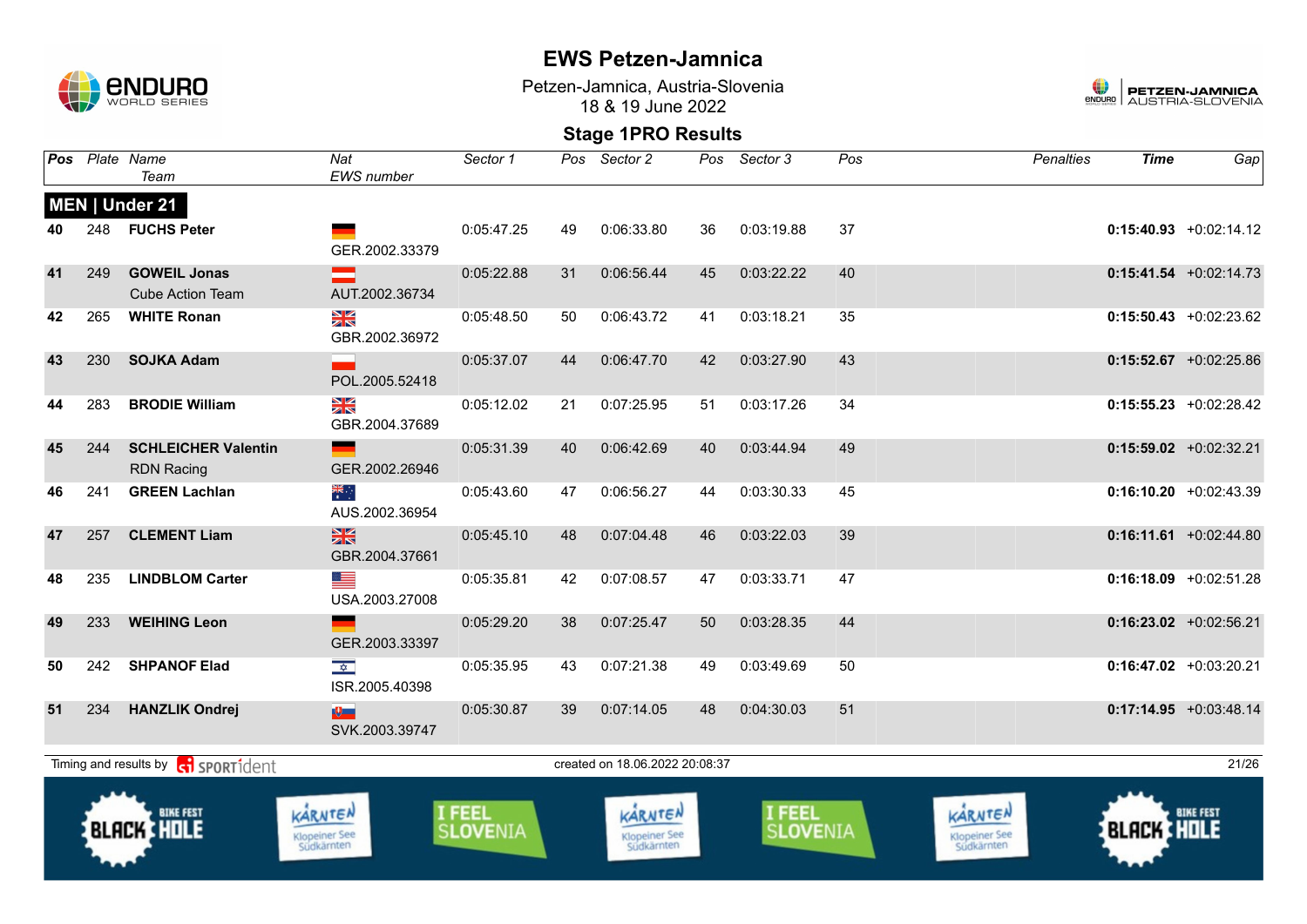

Petzen-Jamnica, Austria-Slovenia 18 & 19 June 2022



|                | Pos Plate Name      | Team                                                                    | Nat<br><b>EWS</b> number               | Sector 1                  | Pos             | Sector 2                               | Pos            | Sector 3           | Pos            | <b>Penalties</b>                       | <b>Time</b>       | Gap                       |
|----------------|---------------------|-------------------------------------------------------------------------|----------------------------------------|---------------------------|-----------------|----------------------------------------|----------------|--------------------|----------------|----------------------------------------|-------------------|---------------------------|
| 52             | 255<br><b>WOMEN</b> | MEN   Under 21<br><b>REIS Nuno</b>                                      | $\bullet$<br>POR.2003.36760            | 0:07:57.25                | 52              | 0:14:38.82                             | 52             | 0:05:33.26         | 52             |                                        |                   | $0:28:09.33 +0:14:42.52$  |
|                | 3                   | <b>COURDURIER Isabeau</b><br>Lapierre Zipp Collective                   | Ш<br>FRA.1994.21731                    | 0:05:29.03                | $\perp$         | 0:06:36.12                             | $\perp$        | 0:03:18.90         | $\overline{1}$ |                                        | 0:15:24.05        |                           |
| $\mathbf{2}$   | $\overline{2}$      | <b>CHARRE Morgane</b><br><b>Pivot Factory Racing</b>                    | n e<br>FRA.1990.21958                  | 0:05:36.57                | $\overline{2}$  | 0:06:37.98                             | $\overline{2}$ | 0:03:19.46         | $\overline{2}$ |                                        |                   | $0:15:34.01 + 0:00:09.96$ |
| $\mathbf{3}$   | 8                   | <b>CONOLLY Ella</b><br><b>Cannondale Enduro</b>                         | $\frac{N}{N}$<br>GBR.1998.21859        | 0:05:37.44                | 3               | 0:06:43.71                             | 3              | 0:03:20.39         | 3              |                                        |                   | $0:15:41.54$ +0:00:17.49  |
| 4              | $\mathbf{1}$        | <b>PUGIN Melanie</b><br><b>BH Enduro Racing Team</b>                    | <b>TIME</b><br>FRA.1990.21693          | 0:05:55.04                | 12              | 0:06:52.49                             | $\overline{4}$ | 0:03:20.43         | $\overline{4}$ |                                        |                   | $0:16:07.96$ +0:00:43.91  |
| $5\phantom{1}$ | $\overline{7}$      | <b>BARAONA Rebecca</b><br>Yeti / Fox Factory Team                       | $\frac{N}{N}$<br>GBR.1993.21715        | 0:05:40.55                | $5\overline{)}$ | 0:07:02.67                             | 10             | 0:03:28.63         | 9              |                                        |                   | $0:16:11.85$ +0:00:47.80  |
| 6              | 45                  | <b>COOK Becky</b>                                                       | ≱≼<br>GBR.1986.21664                   | 0:05:51.92                | 8               | 0:06:54.90                             | 5              | 0:03:29.09         | 11             |                                        |                   | $0:16:15.91 + 0:00:51.86$ |
| $\overline{7}$ | 42                  | <b>SCARSI Gloria</b><br>Canyon CLLTV Dainese                            | П<br>ITA.2000.36425                    | 0:05:37.95                | $\overline{4}$  | 0:07:12.86                             | 15             | 0:03:30.71         | 14             |                                        |                   | $0:16:21.52$ +0:00:57.47  |
| 8              | 39                  | <b>LANTHIER NADEAU</b><br>Andreane                                      | $\left\  \cdot \right\ $               | 0:05:48.87                | 6               | 0:07:05.05                             | 12             | 0:03:27.83         | 8              |                                        |                   | $0:16:21.75$ +0:00:57.70  |
| 9              | 10                  | Rocky Mountain Race Face<br><b>RICHTER Raphaela</b><br>Ibis Enduro Team | CAN.1993.21609<br>GER.1997.25746       | 0:05:54.67                | 11              | 0:07:00.28                             | 8              | 0:03:30.03         | 12             |                                        |                   | $0:16:24.98$ +0:01:00.93  |
| 10             | 197                 | <b>THOMA Ines</b>                                                       | GER.1989.21750                         | 0:05:53.06                | 10              | 0:07:03.41                             | 11             | 0:03:29.08         | 10             |                                        |                   | $0:16:25.55$ +0:01:01.50  |
|                |                     | Timing and results by <b>ci</b> SPORT1dent                              |                                        |                           |                 | created on 18.06.2022 20:08:37         |                |                    |                |                                        |                   | 22/26                     |
|                |                     | <b>BIKE FEST</b><br><b>BLACK HILE</b>                                   | KARNTEN<br>Klopeiner See<br>Südkärnten | I FEEL<br><b>SLOVENIA</b> |                 | KARNTEN<br>Klopeiner See<br>Südkärnten |                | I FEEL<br>SLOVENIA |                | KARNTEN<br>Klopeiner See<br>Südkärnten | <b>BLACK HOLE</b> | <b>BIKE FEST</b>          |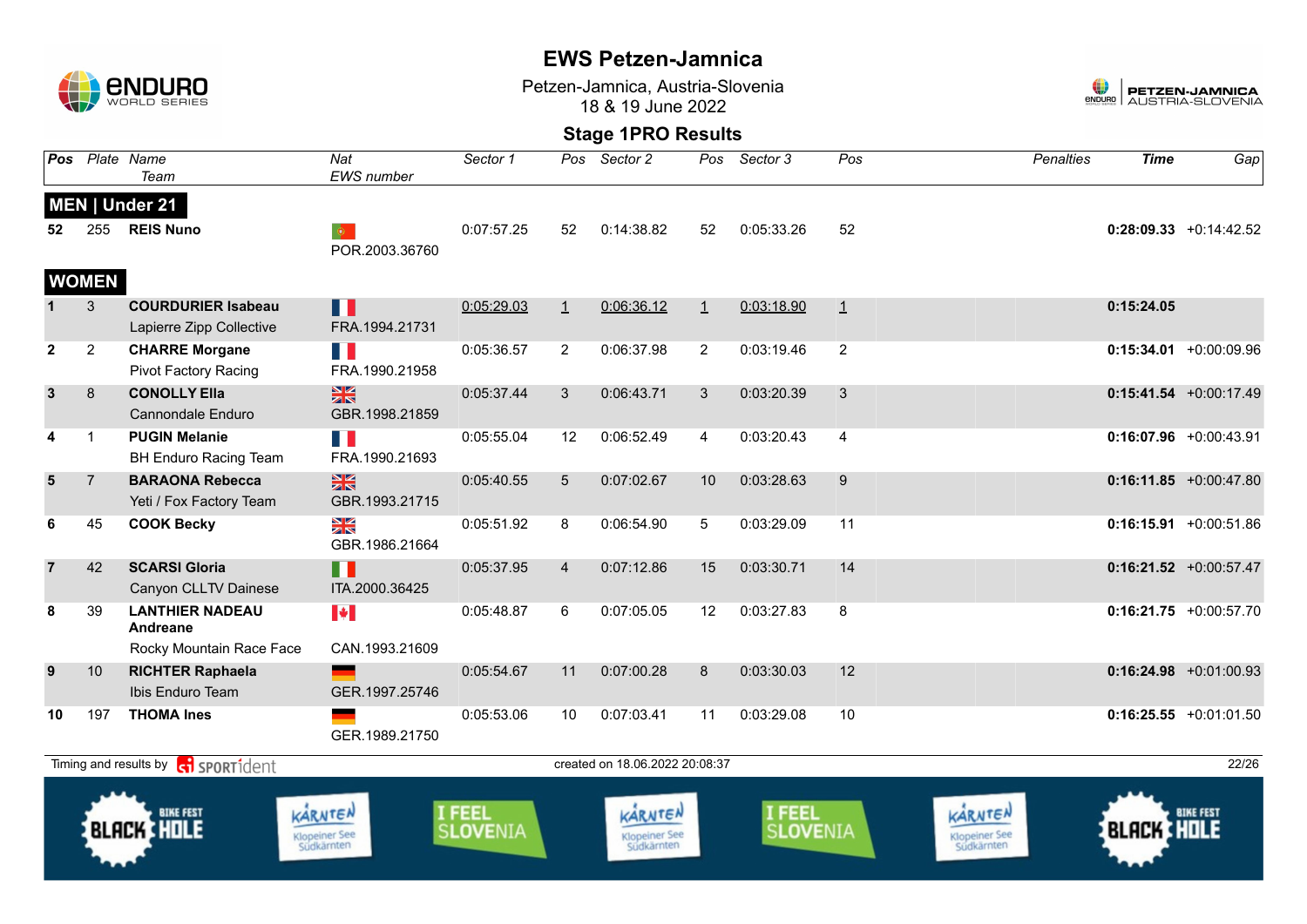

Petzen-Jamnica, Austria-Slovenia 18 & 19 June 2022



| Pos |              | Plate Name<br>Team                                           | Nat<br>EWS number                          | Sector 1                  | Pos            | Sector 2                               | Pos            | Sector 3           | Pos            | <b>Penalties</b>                       | <b>Time</b>       | Gap                       |
|-----|--------------|--------------------------------------------------------------|--------------------------------------------|---------------------------|----------------|----------------------------------------|----------------|--------------------|----------------|----------------------------------------|-------------------|---------------------------|
|     | <b>WOMEN</b> |                                                              |                                            |                           |                |                                        |                |                    |                |                                        |                   |                           |
| 11  | 40           | <b>STONE Jessica</b>                                         | $\frac{N}{N}$<br>GBR.1990.32154            | 0:05:55.08                | 13             | 0:07:06.21                             | 13             | 0:03:24.66         | 5              |                                        |                   | $0:16:25.95$ +0:01:01.90  |
| 12  | 203          | <b>PRUDKOVA Barbora</b>                                      | $\overline{\phantom{a}}$<br>CZE.1996.38768 | 0:06:00.38                | 15             | 0:06:59.61                             | $\overline{7}$ | 0:03:26.55         | $\overline{7}$ |                                        |                   | $0:16:26.54$ +0:01:02.49  |
| 13  | 5            | <b>KOREM Noga</b><br><b>GT Factory Racing</b>                | $\frac{1}{\sqrt{2}}$<br>ISR.1991.21660     | 0:05:55.83                | 14             | 0:07:01.25                             | 9              | 0:03:30.75         | 15             |                                        |                   | $0:16:27.83$ +0:01:03.78  |
| 14  | 41           | <b>MORRISON Rae</b><br>Liv Racing                            | ⊹, <mark>≫</mark><br>NZL.1989.21630        | 0:06:02.73                | 16             | 0:06:55.43                             | 6              | 0:03:34.33         | 20             |                                        |                   | $0:16:32.49$ +0:01:08.44  |
| 15  | 199          | <b>ELLECOSTA Nadine</b><br><b>Abetone FullOut Gravity</b>    | Ш<br>ITA.1999.25437                        | 0:05:51.95                | 9              | 0:07:20.65                             | 17             | 0:03:31.97         | 16             |                                        |                   | $0:16:44.57$ +0:01:20.52  |
| 16  | 47           | <b>JONNIER Morgane</b><br>Rossignol Factory Team             | T B<br>FRA.1990.22559                      | 0:06:10.28                | 20             | 0:07:12.74                             | 14             | 0:03:25.08         | 6              |                                        |                   | $0:16:48.10 + 0:01:24.05$ |
| 17  | 196          | <b>DUVERT Julie</b><br>Theory Racing p/b ProBikeKit          | Ш<br>FRA.1996.21719                        | 0:05:49.95                | $\overline{7}$ | 0:07:36.05                             | 29             | 0:03:43.05         | 29             |                                        |                   | $0:17:09.05$ +0:01:45.00  |
| 18  | 204          | <b>RAST Camille</b>                                          | $\ddot{}$<br>SUI.1999.35605                | 0:06:10.97                | 21             | 0:07:24.27                             | 21             | 0:03:36.19         | 23             |                                        |                   | $0:17:11.43 +0:01:47.38$  |
| 19  | 201          | <b>NABER Tanja</b>                                           | GER.1987.22367                             | 0:06:16.17                | 24             | 0:07:23.88                             | 20             | 0:03:32.78         | 19             |                                        |                   | $0:17:12.83$ +0:01:48.78  |
| 20  | 202          | <b>BATTISTA Laura</b>                                        | ्हें<br>AUS.1988.22132                     | 0:06:04.62                | 17             | 0:07:31.42                             | 25             | 0:03:37.34         | 24             |                                        |                   | $0:17:13.38$ +0:01:49.33  |
| 21  | 205          | <b>RUTZ Lea Salome</b>                                       | B<br>SUI.1995.33389                        | 0:06:18.31                | 25             | 0:07:25.30                             | 22             | 0:03:32.23         | 17             |                                        |                   | $0:17:15.84$ +0:01:51.79  |
| 22  | 52           | <b>LAWRENCE Kate</b>                                         | ▀<br>USA.1998.27745                        | 0:06:20.06                | 27             | 0:07:25.34                             | 23             | 0:03:32.45         | 18             |                                        |                   | $0:17:17.85$ +0:01:53.80  |
|     |              | Timing and results by $\left[\frac{1}{2}\right]$ SPORT1 dent |                                            |                           |                | created on 18.06.2022 20:08:37         |                |                    |                |                                        |                   | 23/26                     |
|     |              | <b>BIKE FEST</b><br><b>BLACK HOLE</b>                        | KARNTEN<br>Klopeiner See<br>Südkärnten     | I FEEL<br><b>SLOVENIA</b> |                | KARNTEN<br>Klopeiner See<br>Südkärnten |                | I FEEL<br>SLOVENIA |                | KARNTEN<br>Klopeiner See<br>Südkärnten | <b>BLACK HOLE</b> | <b>BIKE FEST</b>          |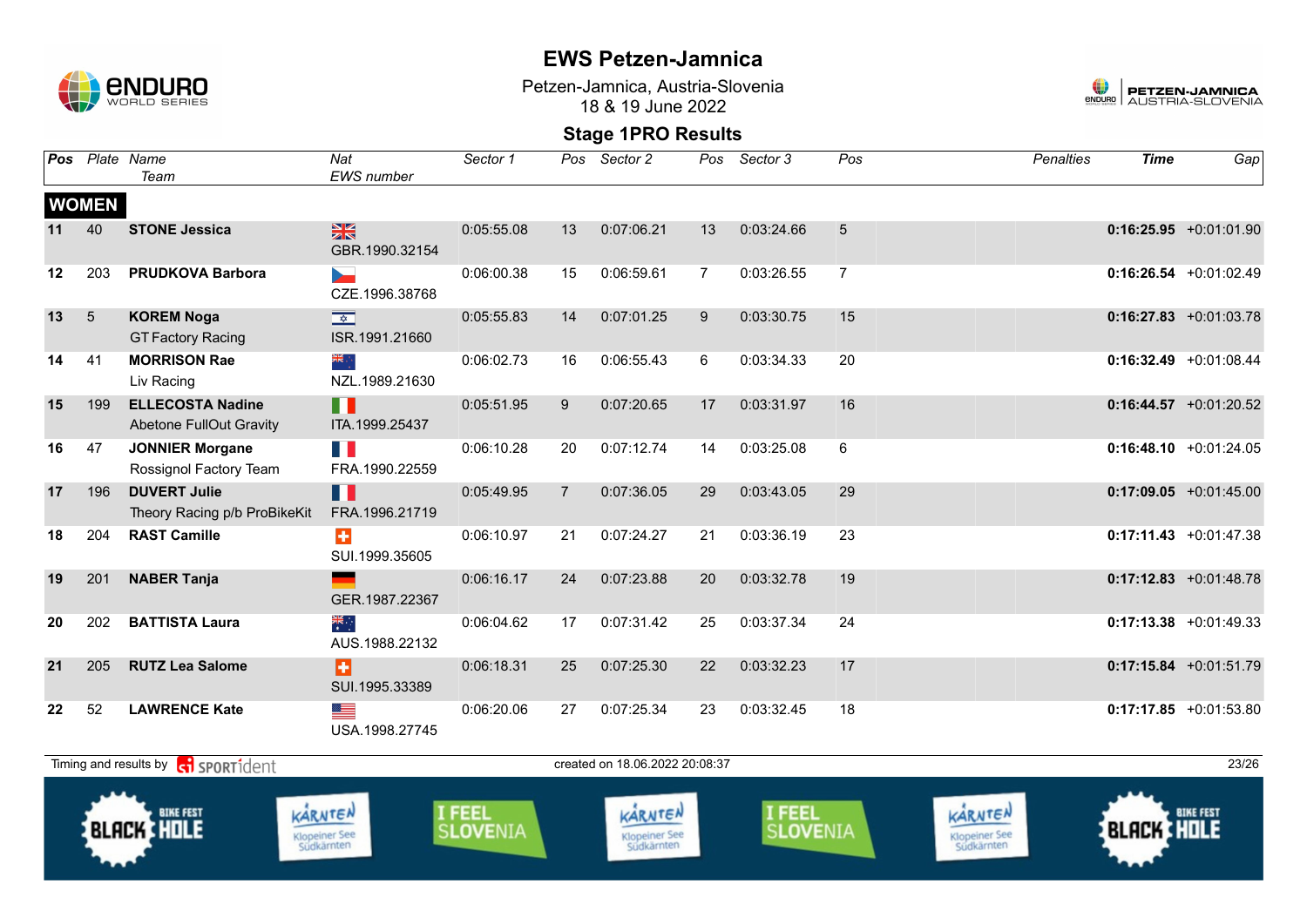

Petzen-Jamnica, Austria-Slovenia 18 & 19 June 2022



|    | Pos Plate Name | Team                                                  | Nat<br>EWS number                                       | Sector 1                  | Pos                            | Sector 2                               | Pos | Sector 3                  | Pos | <b>Penalties</b>                       | <b>Time</b>       | Gap                       |
|----|----------------|-------------------------------------------------------|---------------------------------------------------------|---------------------------|--------------------------------|----------------------------------------|-----|---------------------------|-----|----------------------------------------|-------------------|---------------------------|
|    | <b>WOMEN</b>   |                                                       |                                                         |                           |                                |                                        |     |                           |     |                                        |                   |                           |
| 23 | 198            | <b>MORRISON Amy</b>                                   | ▆<br>USA.1989.22252                                     | 0:06:14.90                | 22                             | 0:07:23.60                             | 19  | 0:03:39.94                | 27  |                                        |                   | $0:17:18.44 + 0:01:54.39$ |
| 24 | 9              | <b>WINTON Katy</b><br><b>GT Factory Racing</b>        | $\frac{\sum x}{\sum x}$<br>GBR.1993.21730               | 0:06:15.92                | 23                             | 0:07:15.13                             | 16  | 0:03:50.86                | 38  |                                        |                   | $0:17:21.91$ +0:01:57.86  |
| 25 | 216            | <b>RING Filippa</b>                                   | 22<br>SWE.1990.39267                                    | 0:06:10.00                | 19                             | 0:07:21.93                             | 18  | 0:03:50.32                | 37  |                                        |                   | $0:17:22.25$ +0:01:58.20  |
| 26 | 209            | <b>LONG Julia</b>                                     | $\blacktriangleright$<br>CAN.1999.22029                 | 0:06:22.76                | 30                             | 0:07:33.22                             | 26  | 0:03:35.80                | 22  |                                        |                   | $0:17:31.78$ +0:02:07.73  |
| 27 | 50             | <b>BRUCHLE Veronika</b><br><b>Cube Action Team</b>    | GER.1995.22726                                          | 0:06:22.08                | 29                             | 0:07:42.27                             | 31  | 0:03:30.48                | 13  |                                        |                   | $0:17:34.83$ +0:02:10.78  |
| 28 | 207            | <b>BUREK Katarzyna</b>                                | POL.1993.23240                                          | 0:06:30.02                | 32                             | 0:07:27.73                             | 24  | 0:03:39.83                | 26  |                                        |                   | $0:17:37.58$ +0:02:13.53  |
| 29 | 49             | <b>STEINTHALER Hanna</b><br><b>Cube Action Team</b>   | AUT.1997.40424                                          | 0:06:21.93                | 28                             | 0:07:35.05                             | 28  | 0:03:41.26                | 28  |                                        |                   | $0:17:38.24 +0:02:14.19$  |
| 30 | 48             | <b>SCHICK Lucy</b><br>Norco Factory Team              | $\left\  \boldsymbol{\cdot} \right\ $<br>CAN.2000.23447 | 0:06:33.45                | 34                             | 0:07:34.23                             | 27  | 0:03:34.76                | 21  |                                        |                   | $0:17:42.44 + 0:02:18.39$ |
| 31 | 213            | <b>DILLON Sian</b>                                    | $\frac{N}{N}$<br>GBR.1994.35457                         | 0:06:19.27                | 26                             | 0:07:44.00                             | 32  | 0:03:49.50                | 36  |                                        |                   | $0:17:52.77$ +0:02:28.72  |
| 32 | 214            | <b>MCKIRDY Angeline</b>                               | $\left\  \cdot \right\ $<br>CAN.1992.23461              | 0:06:29.48                | 31                             | 0:07:40.27                             | 30  | 0:03:43.11                | 30  |                                        |                   | $0:17:52.86$ +0:02:28.81  |
| 33 | 200            | <b>REY Charlotte</b><br><b>Tribe Pyrenees Gravity</b> | H<br>FRA.2000.31025                                     | 0:06:07.71                | 18                             | 0:08:06.06                             | 37  | 0:03:47.10                | 32  |                                        |                   | $0:18:00.87$ +0:02:36.82  |
| 34 | 206            | <b>HOVORKA Anja</b>                                   | $\ddot{}$<br>SUI.1989.37532                             | 0:06:30.11                | 33                             | 0:07:46.47                             | 34  | 0:03:48.82                | 34  |                                        |                   | $0:18:05.40 +0:02:41.35$  |
|    |                | Timing and results by <b>contains and results</b>     |                                                         |                           | created on 18.06.2022 20:08:37 |                                        |     |                           |     |                                        | 24/26             |                           |
|    |                | <b>BIKE FEST</b><br><b>BLACK HOLE</b>                 | KARNTEN<br>Klopeiner See<br>Südkärnten                  | I FEEL<br><b>SLOVENIA</b> |                                | KARNTEN<br>Klopeiner See<br>Südkärnten |     | I FEEL<br><b>SLOVENIA</b> |     | KARNTEN<br>Klopeiner See<br>Südkärnten | <b>BLACK HOLE</b> | <b>BIKE FEST</b>          |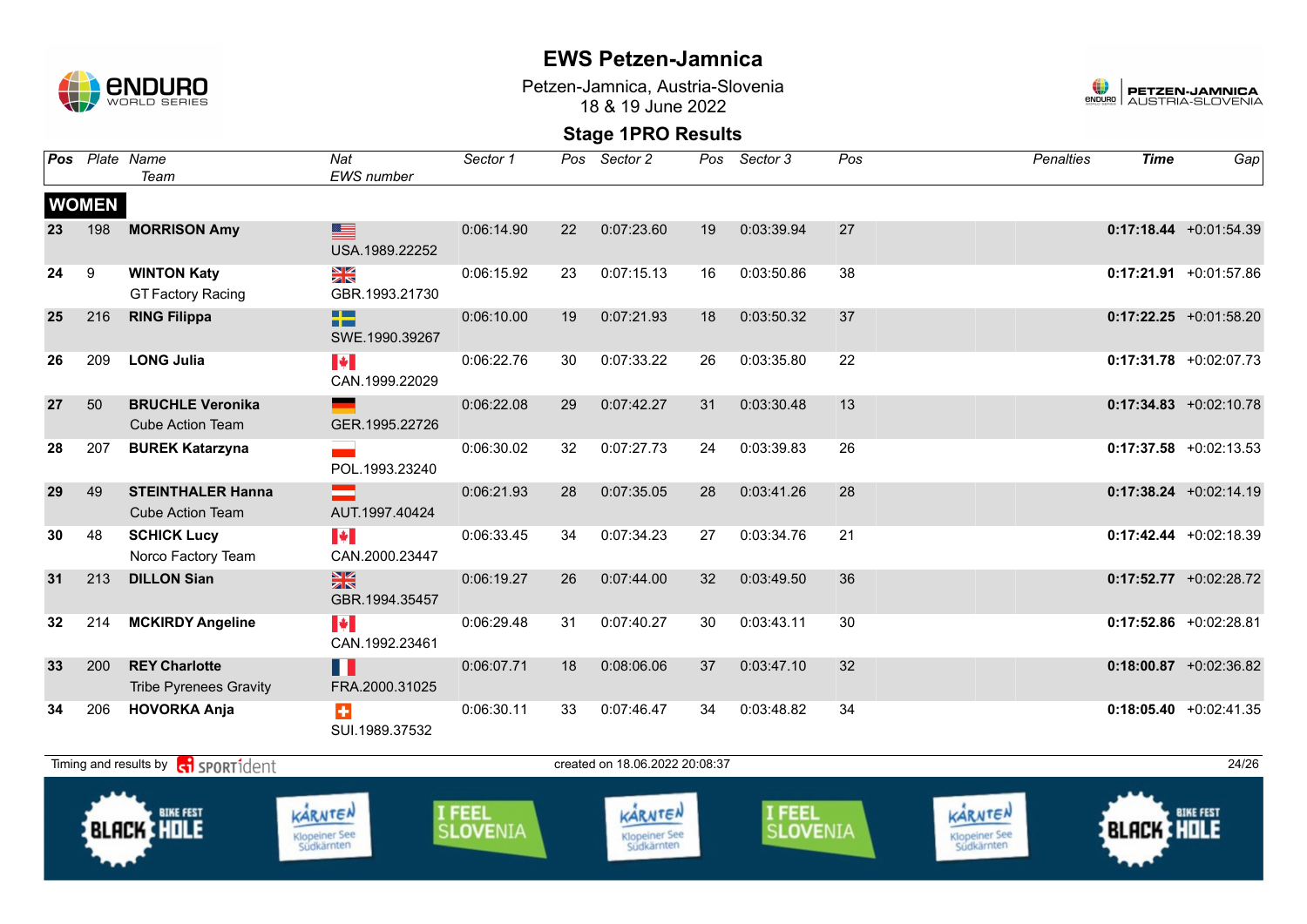

Petzen-Jamnica, Austria-Slovenia 18 & 19 June 2022



|                                                                                     |                | Pos Plate Name<br>Team                                 | Nat<br>EWS number                             | Sector 1                  |                | Pos Sector 2                                  |              | Pos Sector 3              | Pos            | <b>Penalties</b>                       | <b>Time</b>       | Gap                       |
|-------------------------------------------------------------------------------------|----------------|--------------------------------------------------------|-----------------------------------------------|---------------------------|----------------|-----------------------------------------------|--------------|---------------------------|----------------|----------------------------------------|-------------------|---------------------------|
|                                                                                     | <b>WOMEN</b>   |                                                        |                                               |                           |                |                                               |              |                           |                |                                        |                   |                           |
| 35                                                                                  | 208            | <b>SAVELLI Irene</b>                                   | n n<br>ITA.1992.22163                         | 0:06:38.32                | 36             | 0:07:45.18                                    | 33           | 0:03:49.35                | 35             |                                        |                   | $0:18:12.85 + 0:02:48.80$ |
| 36                                                                                  | 210            | <b>DOBNIG Yana</b><br>Team Dorrong Enduro              | AUT.1999.22678                                | 0:06:43.06                | 37             | 0:07:55.14                                    | 36           | 0:03:39.11                | 25             |                                        |                   | $0:18:17.31$ +0:02:53.26  |
| 37                                                                                  | 211            | <b>DAVIDSSON Elina</b>                                 | 22<br>SWE.2001.38290                          | 0:06:45.00                | 39             | 0:07:51.42                                    | 35           | 0:03:46.18                | 31             |                                        |                   | $0:18:22.60 + 0:02:58.55$ |
| 38                                                                                  |                | 212 YUSTO SANCHEZ Sara                                 | ESP.2000.39157                                | 0:06:43.15                | 38             | 0:08:09.05                                    | 38           | 0:03:48.31                | 33             |                                        |                   | $0:18:40.51 + 0:03:16.46$ |
| 39                                                                                  | 215            | <b>REUTER Claire</b>                                   | LUX.1993.37556                                | 0:06:47.55                | 40             | 0:08:45.12                                    | 39           | 0:04:03.48                | 39             |                                        |                   | $0:19:36.15 + 0:04:12.10$ |
| 40                                                                                  | 46             | <b>BAUMANN Lisa</b><br><b>Commencal Les Orres Team</b> | $\ddot{\textbf{r}}$<br>SUI.2001.37332         | 0:06:34.18                | 35             | 0:10:04.52                                    | 40           | 0:05:28.87                | 41             |                                        |                   | $0:22:07.57$ +0:06:43.52  |
| 41                                                                                  | $\overline{4}$ | <b>HARNDEN Harriet</b><br><b>Trek Factory Racing</b>   | $\frac{N}{N}$<br>GBR.2001.22819               | 0:08:01.73                | 41             | 0:10:14.52                                    | 41           | 0:04:44.07                | 40             |                                        |                   | $0:23:00.32$ +0:07:36.27  |
| 42                                                                                  | 44             | <b>TAYLOR Chloe</b><br><b>WOMEN   Master 35+</b>       | XK<br>GBR.1998.23462                          | 0:16:42.52                | 42             | 0:38:58.31                                    | 42           | 0:20:15.50                | 42             |                                        |                   | $1:15:56.33 + 1:00:32.28$ |
| $\mathbf 1$                                                                         | 221            | <b>NESTLEROVA Fejola</b><br><b>Stepanka</b>            | $\blacksquare$<br>CZE.1985.21761              | 0:06:14.48                | $\mathbf{1}$   | 0:07:47.38                                    | $\mathbf{1}$ | 0:03:45.06                | $\perp$        |                                        | 0:17:46.92        |                           |
| $\mathbf{2}$                                                                        | 222            | <b>THOMSEN Sandra Bohn</b>                             | 22<br>DEN.1983.33584                          | 0:06:35.64                | 2              | 0:08:02.51                                    | 2            | 0:03:53.16                | 3              |                                        |                   | $0:18:31.31 + 0:00:44.39$ |
| $\mathbf{3}$                                                                        | 218            | <b>FILBY Maxine</b>                                    | $\frac{N}{N}$<br>GBR.1980.36076               | 0:07:19.55                | $\overline{4}$ | 0:08:17.45                                    | 3            | 0:03:51.40                | $\overline{2}$ |                                        |                   | $0:19:28.40 +0:01:41.48$  |
| Timing and results by <b>contract</b> sport ident<br>created on 18.06.2022 20:08:37 |                |                                                        |                                               |                           |                |                                               |              |                           | 25/26          |                                        |                   |                           |
|                                                                                     |                | <b>BIKE FEST</b><br><b>BLACK HOLE</b>                  | KARNTEN<br><b>Klopeiner See</b><br>Südkärnten | I FEEL<br><b>SLOVENIA</b> |                | KARNTEN<br><b>Klopeiner See</b><br>Südkärnten |              | I FEEL<br><b>SLOVENIA</b> |                | KARNTEN<br>Klopeiner See<br>Südkärnten | <b>BLACK HOLE</b> | <b>BIKE FEST</b>          |